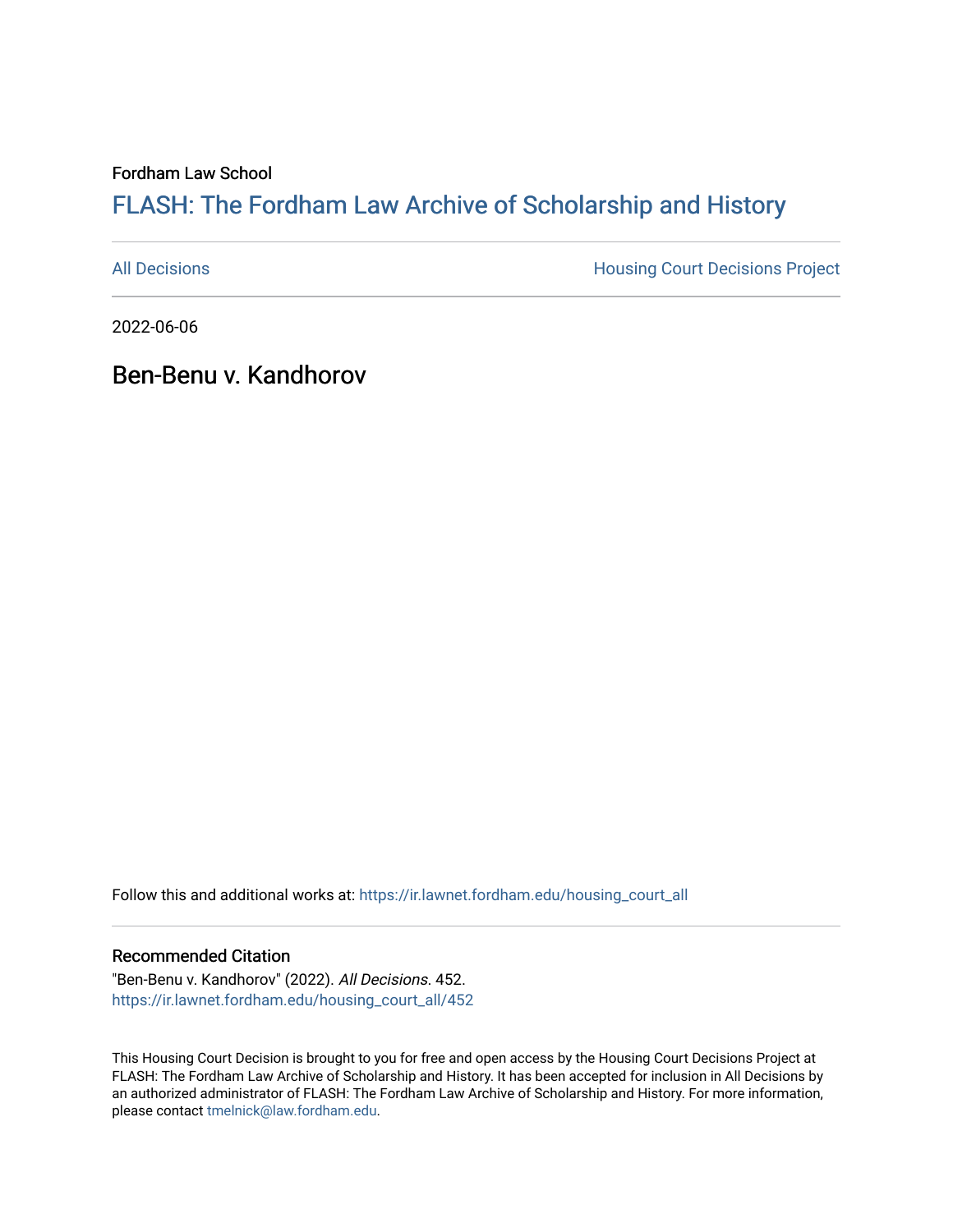[\*1]

Ben-Benu v Kandhorov 2022 NY Slip Op 50469(U) Decided on June 6, 2022 Civil Court Of The City Of New York, Kings County Stoller, J. Published by New York State Law Reporting Bureau pursuant to Judiciary Law § 431. This opinion is uncorrected and will not be published in the printed Official Reports.

Decided on June 6, 2022

Civil Court of the City of New York, Kings County

Ismail Ben-Benu and Norma Brown-Ampey, Petitioners,

against

Michael Kandhorov, Mir E. Hasan, Majana Begum, Muhammad Jabaed, Adbus Salaam, Afroza Khanam, Maimona Begum, Abdul Aziz, and Shibbir Osmani, Respondents.

Index No. 10131/2021

For Petitioner: Soelma Shagdorova

For Respondent Kandhorov: Evan Layliev

For Respondent Hasan: David Stern

Jack Stoller, J.

Ismail Ben-Benu ("Petitioner") and Norma Brown Ampey ("Co-Petitioner"), the petitioners in this proceeding (collectively "Petitioners"), commenced this proceeding against Michael Kandhorov, a respondent in this proceeding ("Respondent") on the allegation that Respondent locked Petitioners out of 291 Lincoln Avenue, Brooklyn, New York, a single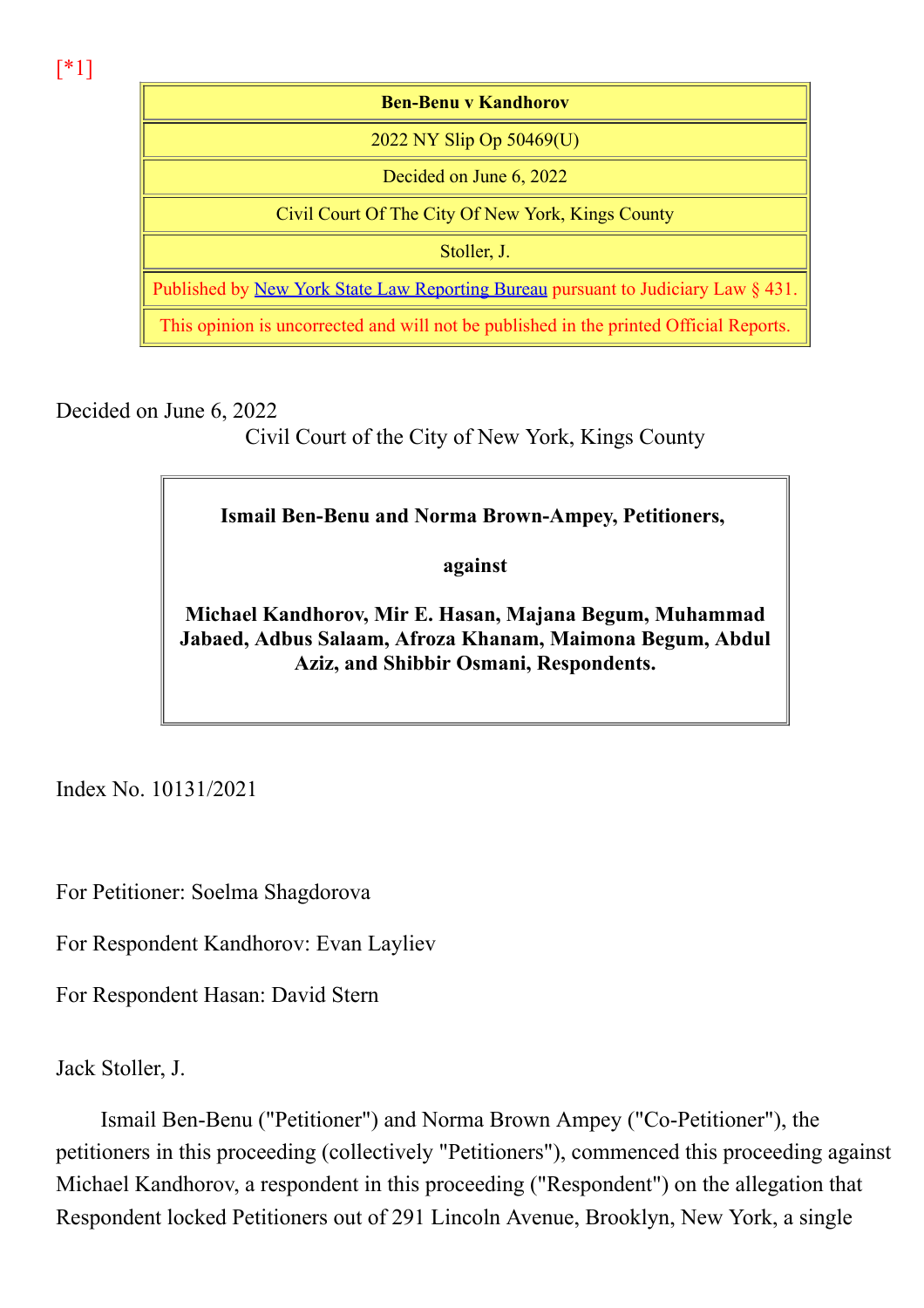family house ("the subject premises"), and against Mir E. Hasan ("Co-Respondent"), and Abdus Salam, Majana Begum, Muhammed Jabaed, Afroza Khanam, Maimona Begum, Abdul Aziz, and Shibbir Osmani (together with Co-Respondent, "the New Occupants") seeking possession of the subject premises on the ground that they took possession of the subject premises after Respondent locked Petitioners out of the subject premises. Respondent interposed an answer alleging, inter alia, that he is not in a position to restore Petitioners to possession of the subject premises. Co-Respondent interposed an answer. The Court held a trial of this matter on January 21, 2022, January 27, 2022, March 2, 2022, April 4, 2022, April 7, 2022, and May 24, 2022, and May 25, 2022.

### The trial record

Petitioner testified that he lives at the subject premises; that he moved to the subject premises in summer of 2016; that he started this case in August 16, 2021; that he moved in with Co-Petitioner and his two children; that Respondent moved him in and someone named Michael whose last name he did not know; that he had previously contracted to work with Respondent; that Petitioners were the only family living in that home; that he started this case because a neighbor called; that he came back to New York on August 13, 2021; that he contacted Respondent first by sending Respondent a picture; that he had sent a text asking why Respondent  $\lceil \frac{*}{2} \rceil$ changed the locks; and that Respondent said he did not know anything about that and then Respondent said that the subject premises was sold.

Petitioners submitted into evidence a text from Respondent saying that the subject premises had been sold that Respondent would give Petitioners contact information for the new owner so that Petitioners can pick up their personal property. The response was in all capital letters and expressed outrage.

Petitioner testified that he did not know about the sale of the subject premises; that he paid rent for the subject premises; that he spoke to Respondent about rent; that he was not up to date with rent; and that Respondent said the subject premises was sold the previous day and that Petitioner owed rent.

Petitioner submitted into evidence a text exchange between Petitioners and Respondent according to which Petitioners threaten to sue Respondent and Respondent mentions rent arrears.

Petitioner testified that he called the police; that police came eight hours later; that he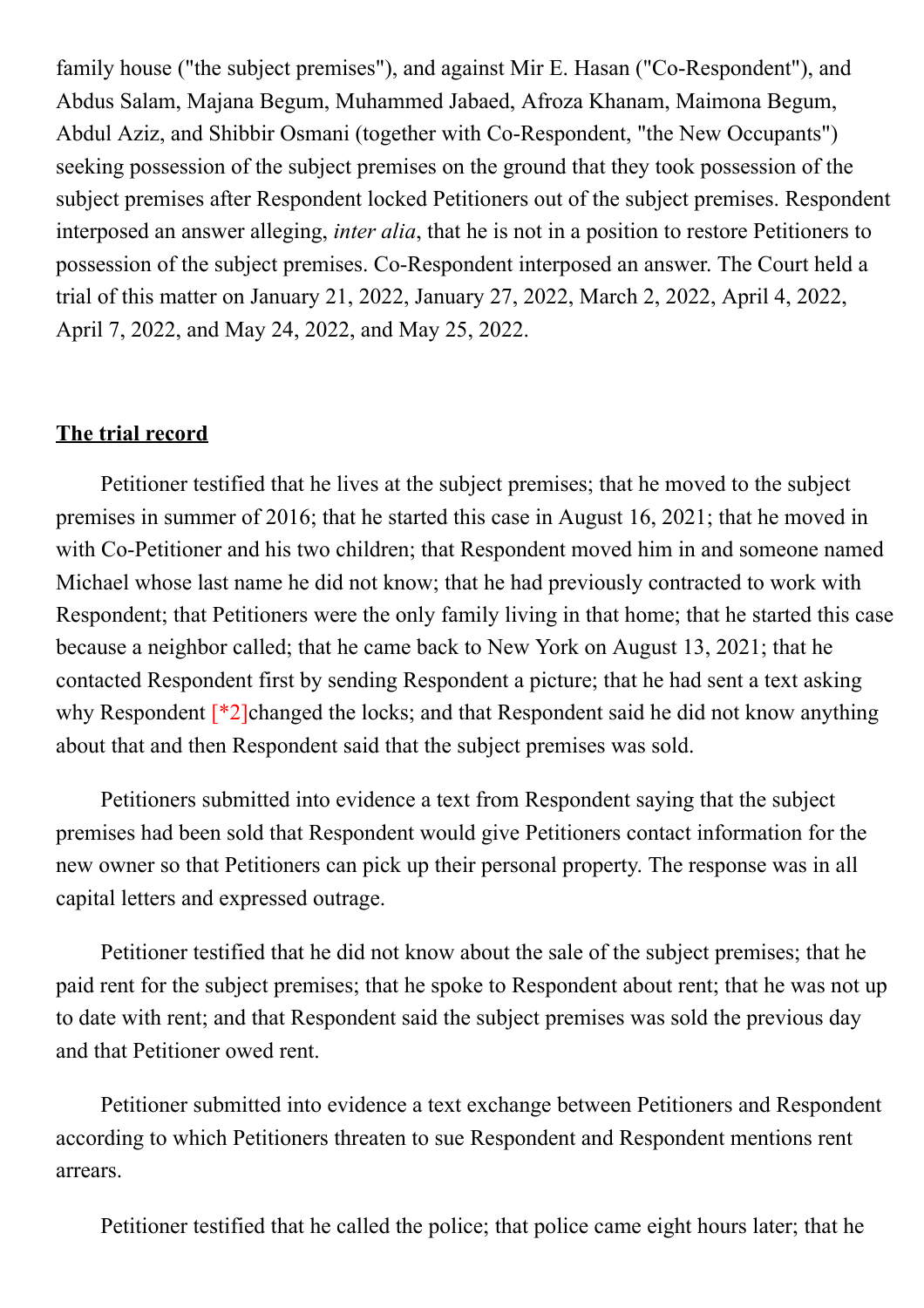had no information on the New Occupants at the time that he started this case; that Respondent kicked the front door in at one point; that Respondent said that he wanted keys to the first floor apartment and he wanted the basement; that Respondent said that he could not sell the subject premises with a tenant in there; and that he knew that Respondent was trying to sell the subject premises because he advertised it. Petitioners submitted into evidence an ad for the sale of subject premises.

Petitioner testified that he saw the ad about a week before the lockout; that Respondent rented a truck and parked it in front and told him to move his stuff out; that only a fraction of his personal property would have fit on the truck; that Respondent said that he would get another property on 207th Street in Queens ("the Queens Property") and fix it up; that he did not move his personal property to the Queens Property because it was not livable; that the Queens Property is half done; that the Queens Property has no appliances and no heat; that Respondent had what was in the truck moved to the Queens Property and placed it there without Petitioner's permission; and that Respondent asked him why he did not move into the Queens Property and suggested that he move into an Airbnb. Petitioner submitted into evidence texts from Respondent dated August 9 and 10 saying that Petitioner should unload the truck.

Petitioner testified that when Respondent was trying to move his personal property at the Queens Property, he was still sleeping at the subject premises and still had extensive personal property at the subject premises; that Respondent said that the Queens Property was owned by something called "QV Holdings"; and that he knows the owner of the Queens Property is someone named "Outlaw." Petitioners submitted into evidence a deed for the Queens Property dated May 2, 1996, which shows that the grantees on the deed are named Clifton R. Outlaw Jr. and Stephanie L. Outlaw. Petitioner testified that this deed is the most recent deed; that he saw it right after the lockout; that the owners were standing in the kitchen of the Queens Property; that he did not sign any agreements with the owners of the Queens Property; that he had multiple interactions with the owners of the Queens Property; and that he got a letter from the owners saying that he had to vacate.

Petitioner testified that he signed a lease for the Queens Property with the person who <sup>[\*</sup>3]Respondent referred him to, someone named "Kobov";<sup>[FN1]</sup> that he signed that lease after the lockout when they had been forced out of the subject premises; that he signed the lease under duress because he was out of possession and on the street with his children; that the people on the deed have called police on him saying that he is trespassing; that Respondent arranged for him to sign a lease for the Queens Property; that on the date of the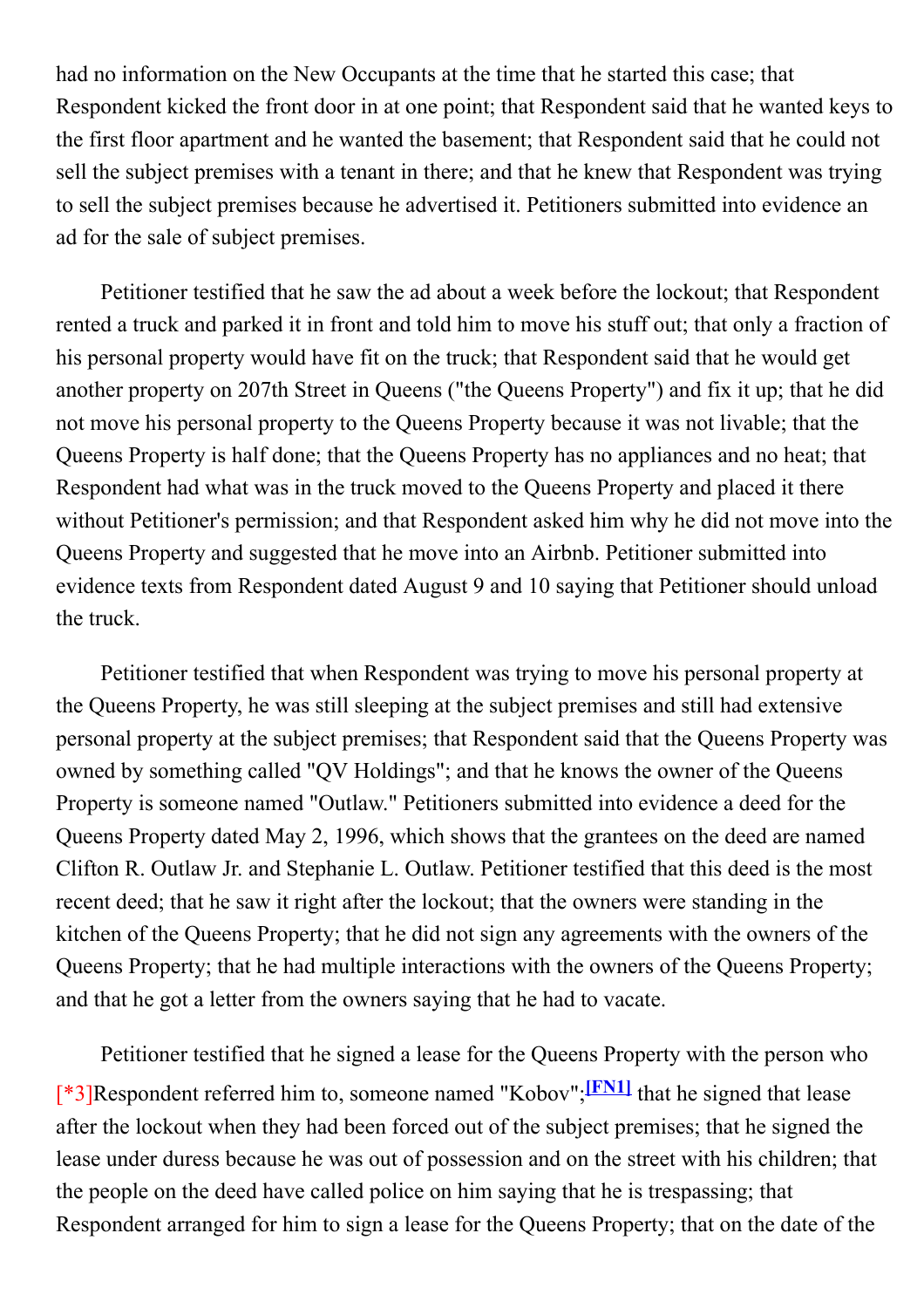lockout he still had keys and personal property at the subject premises; that Respondent did not notify him of the sale of the subject premises before the lockout; that the New Occupants did not notify him of buying the subject premises; that he did only had limited supervised access to the subject premises after starting this proceeding on August 17; that he saw what remained of his possessions, to wit, some clothes, some photos, and no furniture; that Co-Respondent did not show him proof of sale of the subject premises on that date; and that he recorded the entire thing.

Petitioner submitted into evidence a video recording of Petitioner obtaining limited supervised access of the subject premises pursuant to an order of this Court at the commencement of this proceeding. The video recording depicts a house with no furniture in it, with food in three refrigerators and freezers, and with photographs of Petitioner and Petitioner's family in the basement of the subject premises.

Petitioner testified that he has visited the subject premises almost every day since the access date and that he has seen that they were working on the subject premises. Petitioners submitted into evidence a video recording of someone sanding drywall in the subject premises. Petitioner testified that he asked for another walk-through after that in early September; that access happened on Sunday and that he went to the subject premises on that date. Petitioners submitted into evidence a bag of clothes in front of the subject premises. Petitioner testified that on September 4, 2021, he saw that the plastic on the windows was still there, like he left it and that he observed a moving truck with mattresses on it. Petitioner submitted into evidence a video recording of someone moving mattresses into the subject premises.

Petitioner testified on Co-Respondent's cross-examination that there was no furniture in any of the bedrooms in the subject premises; that he did not video-record those rooms; that he did not live in the first floor of the subject premises; that he lived in the second floor; that he kept food in the first floor; that he disputed that he owed the amount of rent that Respondent said he owed in part because he did work for Respondent and Respondent owed him money; that there was a truck that Respondent rented two weeks before the lockout and Respondent asked him to load the truck up; that on August 10 or August 11 a pool table from the basement, a couch from the basement, and a bar from the basement were dropped off at the yard of the Queens Property; that his tools and items from upstairs were not dropped off there; that he slept at the subject premises every day until he was locked out except when he took Co-Petitioner out of state; that on August 12, 2021 he was in Pennsylvania; that he returned from Pennsylvania on August 13, 2021; that on August 17, 2021, the first date after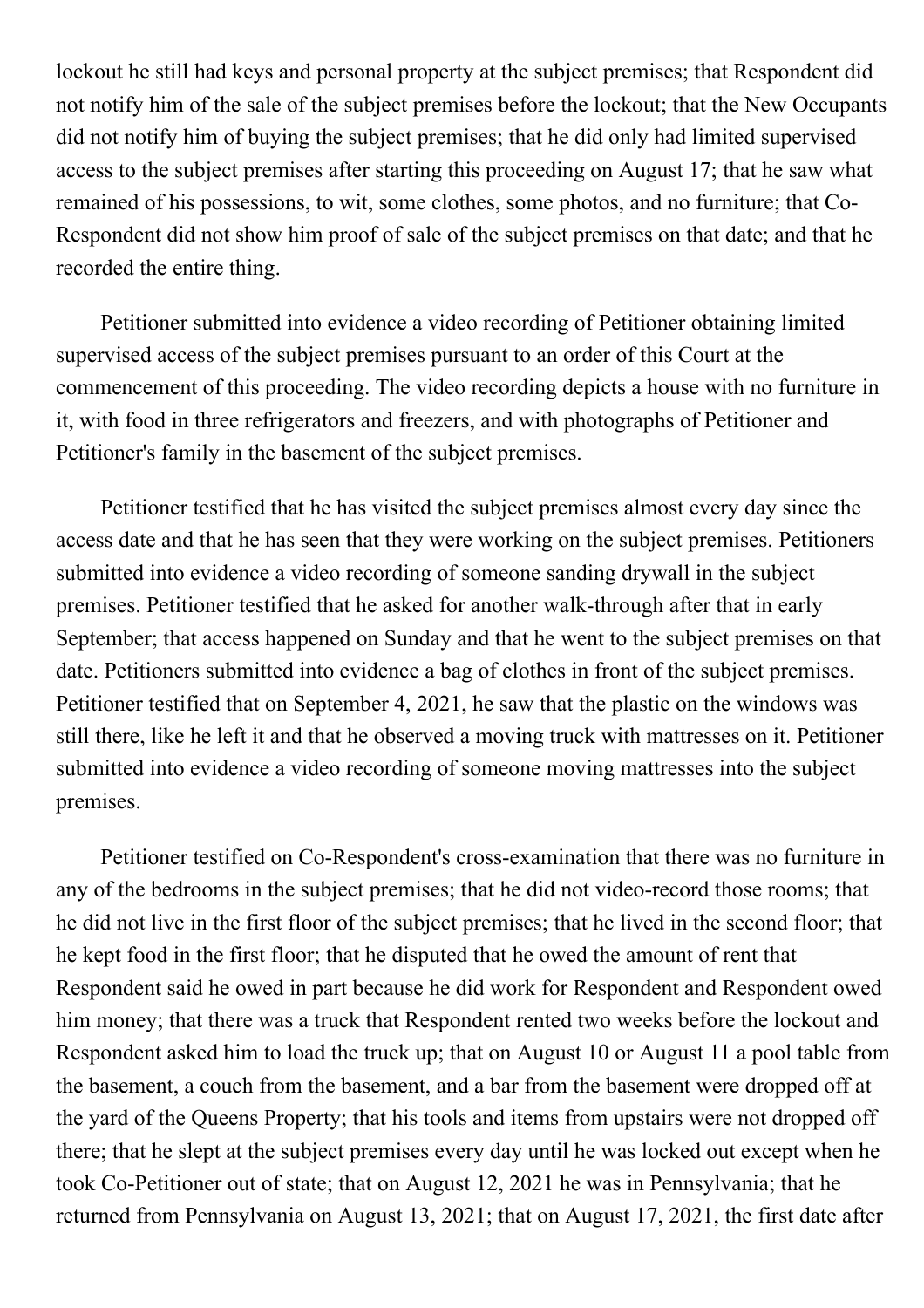August 13 he got into the subject premises, his bedroom furniture was not on the second floor of the subject premises; that he does not know how his furniture got removed; that he started living in the Queens Property after the lockout; that as of August 17, 2021 the Queens Property was not furnished; that he had one couch on a palette; that he started sleeping at the Queens Property after August 17, 2021; that he [\*4]slept in his car on August 17, 2021; that his furniture was not moved to the Queens Property; that they sleep on air mattresses; that he does not know where his furniture is; that he bought new clothes; that Co-Petitioner and his two kids lived with him at the subject premises; that his oldest now does not live with him because she is in college; that he found a bag of clothes outside of the subject premises; that he did not see anyone put it outside of the subject premises; and that he took the video of the Trulia ad sometime in July of 2021.

Petitioner's testimony on Respondent's cross-examination that he lived at the subject premises about four-and-a-half to five years; that he entered the subject premises by leasing it at \$2600 including the basement and the yard; that he sometimes paid rent to Respondent; that he never made a check payable to Respondent in Respondent's name; that he made rent payments payable to a corporate name; that Respondent told him that Respondent was getting him a truck to move his personal property; that he told Respondent that he was not ready to move until the Queens Property was ready; that they did not make an arrangement for a date for the truck; that Respondent picked a date unilaterally; that he got keys to the Queens Property from a lock box; that the lock to the Queens Property was broken; and that he had to change the locks to the Queens Property after people who did not live there were standing there saying that they did not live there.

Respondent submitted into evidence the lease for the Queens Property commencing on September 1, 2021 with a rent of \$2,000, executed by someone purporting to sign on behalf of "QV Holdings Corp." and Petitioner. Petitioner testified that Respondent had sent the lease to him.

Petitioner testified on Respondent's cross-examination that he has some personal property in the Queens Property that he had to buy, like clothing and kitchen ware; that he does not know how his personal property went from the subject premises to the Queens Property; that Respondent brought it there; that he packed some things to be put into the truck; that he put things on the truck, but not to be sent to the Queens Property; that Respondent took that; that his stuff was packed but he never moved out; that he started packing when he bought the moving truck in the beginning of August or the end of July; that he started loading stuff on the truck at around that time; that he was not given any other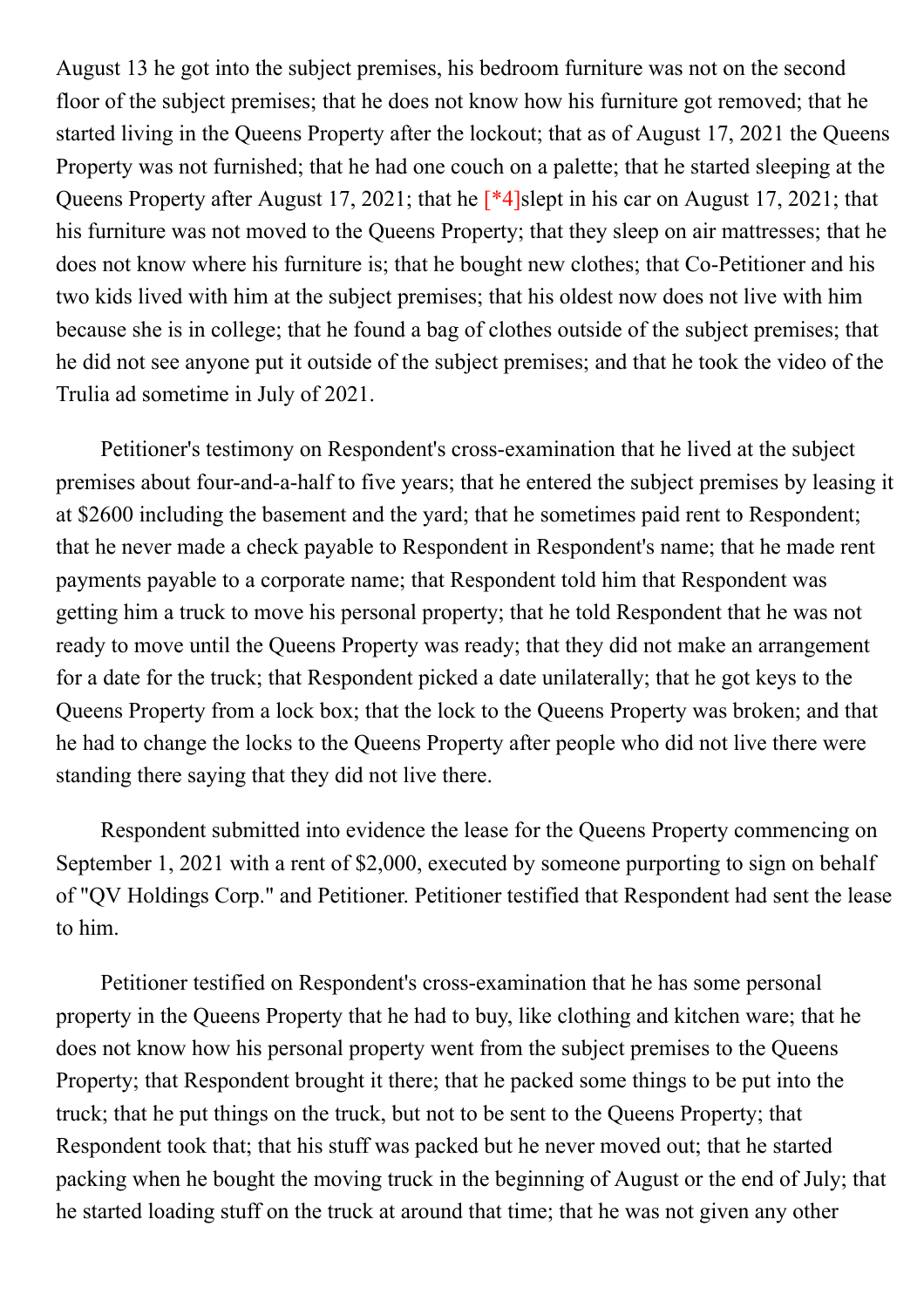assistance in moving; that Respondent could start cleaning up the first floor because there was nothing there; that he kicked Respondent's cleaning people out that day; that he did not load the truck; and that his guys loaded the truck.

Petitioner testified on redirect examination that he moved into the subject premises in December of 2016; that he had had access to the entirety of the subject premises at the time of the lockout; that he had personal property at the subject premises at the time that locks were changed; that they slept in the car and with family and friends when they could not get into the subject premises; that Respondent and someone named "Rena"<sup>[FN2]</sup> offered the Queens Property to him; that they tried to put him in an Airbnb at first; that they wrote out a whole contract about how they were going to fix the Queens property; that the property was not in a move-in condition; that there was no heat; that Respondent threatened to take him to Court to evict him; that Respondent wanted him to relinquish the first floor; that Respondent harassed him and kicked the front door in; that he did not bring anything from the first two floors to the Queens Property; and that he did not voluntarily move his personal property out of the subject premises.

Co-Petitioner testified that she moved into the subject premises in May of 2016; that the subject premises is a two-family house with two floors and a basement and a backyard; that they had access of the entirety of the subject premises; that no one else was living at the subject premises; that she received mail at the subject premises all the time; that she lived in the subject premises with Petitioner and their two daughters, who are twenty-one and thirteen years old; that one of her daughters has graduated from school in June of 2019; that Respondent and someone else named "Mike" leased the subject premises to her; that she did not always know who her lessor was; that she did not receive anything written about the change in ownership of the subject premises; that she was not current on her rent in August of 2021; that Petitioner and she received a text saying that she owed twenty months of rent; that she does not have access to the subject premises currently; that she was not home when the locks were changed; that she discovered that the locks were changed when she returned to New York; that she had been in Pennsylvania; that she was not in Pennsylvania permanently; that they spent their nights in the car after the lockout; that was hard for her because she has heart problems; that they went to the Queens Property when they had no choice because it was cold and their daughter was starting school; that there was no heat in the Queens property; that she did not surrender her keys to the subject premises; that she did not give anyone permission to move her personal property from the subject premises; that she did not sign a lease for any other property; that all of her stuff was at the subject premises;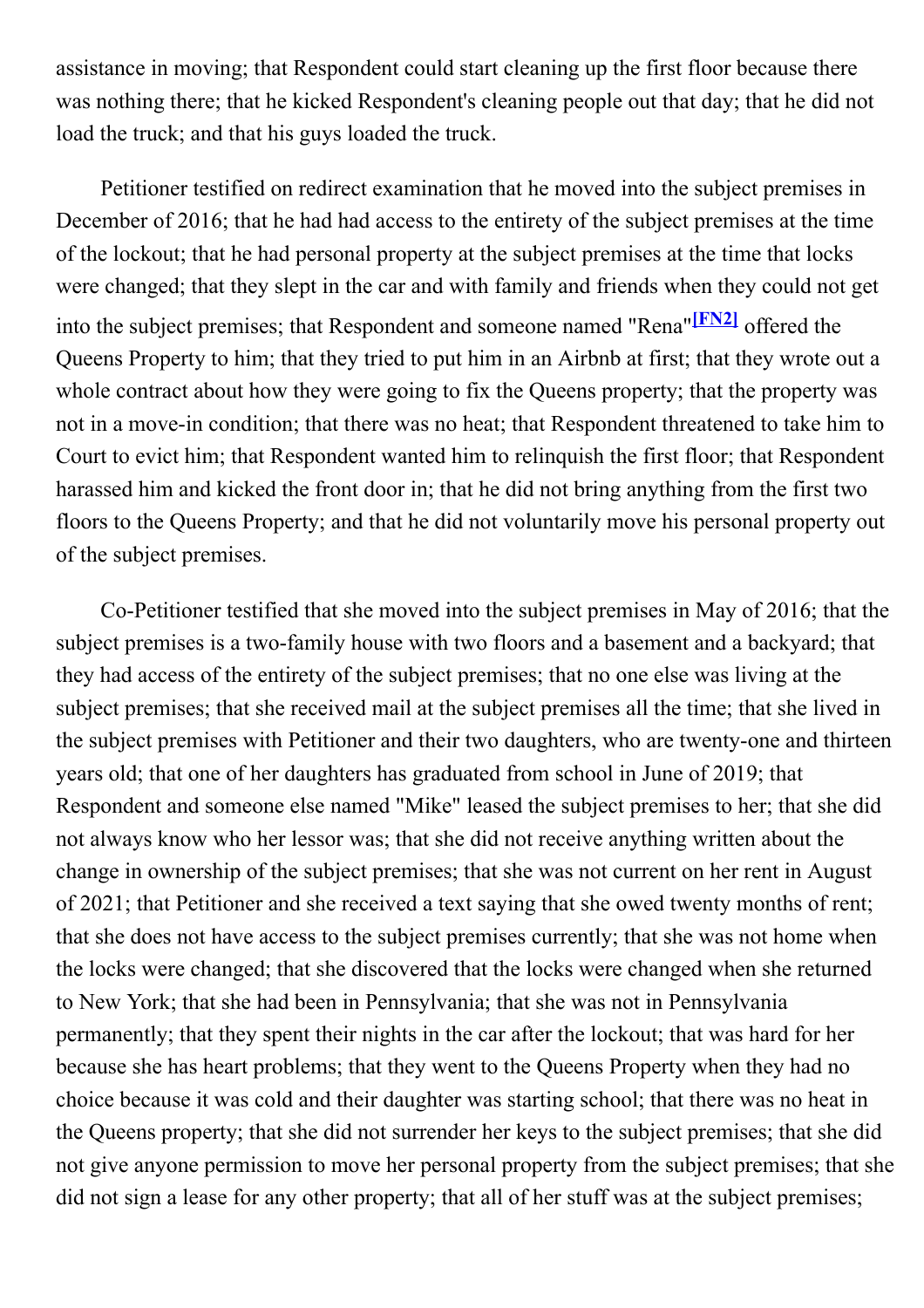that there was food, clothing, furniture, and kitchenware in the subject premises; that those items were not taken to the Queens Property; that she receives home health care and she has a home attendant; that she has been receiving home care at the subject premises since 2020; that she cannot get home services once she was not at the subject premises anymore; that she chose to not move to the Queens Property because it does not have a stove, a refrigerator, heat, or a railing; that she had strokes in 2010, 2015, and June of 2020; and that her children are still residing with her.

Co-Petitioner testified on Co-Respondent's cross-examination that she received a text saying that she owed twenty months' rent in July or August of 2021; that she did not owe that rent; that she did not deal with Respondent; that she does not know about rent because Petitioner dealt with that; that she was a tenant at the subject premises; that she, Petitioner, and her children were tenants at the subject premises; that because of the lockout she and her family slept in the car and stayed at family member's houses; that they have a van; that her youngest daughter was with them in the van and her oldest daughter was sleeping in a friend's house; that they slept in the van until it got cold in September or October off and on; that her daughter is in seventh grade; that her daughter was going to school in person; that her personal property was at the subject premises before she went to Pennsylvania; that stuff had been packed but she does not know what was packed; that the stuff that was in the basement was on the truck; that she does not know what was placed on the truck because she was not there; that nothing had been moved before she went to Pennsylvania; that nothing was on the truck before she went to Pennsylvania; that she left for Pennsylvania in June or July; that she remained in Pennsylvania for about a month; that Petitioner was back and forth throughout that time; that she went to Pennsylvania with Petitioner; that she has family in Pennsylvania that she was visiting; that she was in Reading; that she did not ask her family if she could stay in Pennsylvania; that she discovered that the locks were changed when she came back on August 14; that she did not see a moving van; that Petitioner saw a moving van; that they occupied the top floor, the basement, and the backyard of the subject premises; that they stored stuff on the first floor, like food or clothing; [\*5]and that she does not know if they rented the first floor.

Co-Petitioner testified on Respondent's cross-examination that they did not owe twenty months of rent; that Petitioner pays the bills; that she is not employed; that Petitioner is a contractor; that the Queens Property does not have heat; that they use electric heaters to keep warm at the Queens Property; that she first became aware of the Queens Property when she was locked out of the subject premises, which was either the middle or the end of August; that they did not move into the Queens Property until September of 2021 because the house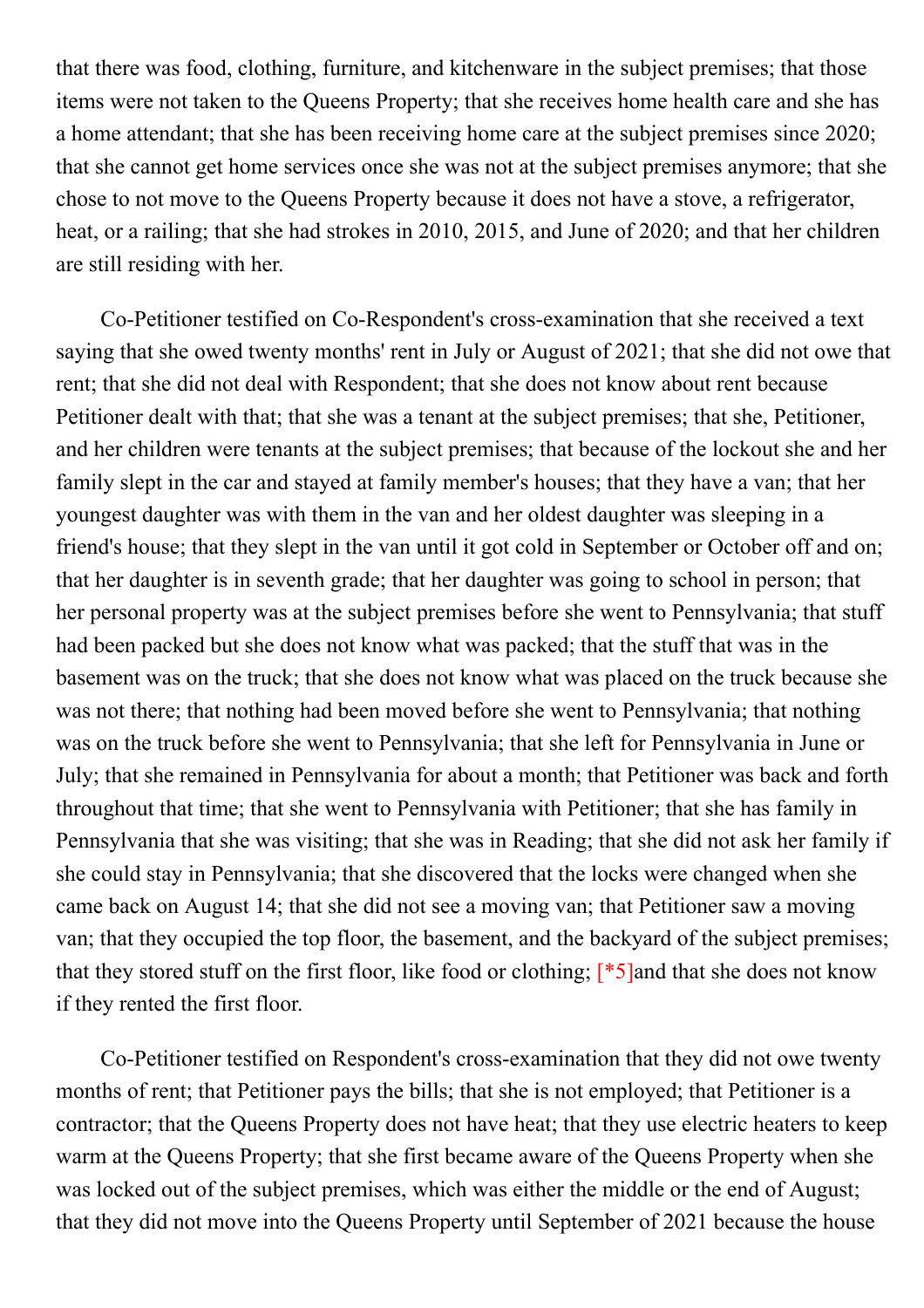was not finished; that she has not begun receiving her home health aide services because that service is linked with the subject premises; that she had not made arrangements for services at the Queens Property because her home is still the subject premises; that she slept in the Queens Property with a heater on last night; that she does not know who packed belongings on the first floor; and that she stayed at houses of different family members a few times.

Co-Petitioner testified on redirect examination that she does not know how much back rent is owed; that she went to Pennsylvania to see a cardiologist and since she was there she saw her family; that she did not remove any of her belongings out of the subject premises; and that she still has her keys to the subject premises.

The Queens Landlord testified that he is involved with real estate management; that he knows Petitioner; that Petitioner has been his tenant at the Queens Property since April of 2021; that there is a lease in effect for the Queens property; that the lease commenced in September; that he signed the lease in August or September; that his association with "QV Holdings Corp" is that that is his corporation; that Petitioner began residing at the Queens Property around June; that Petitioner was coming in and out; that Petitioner had access; that Petitioner was renovating; that the whole time, the deal was for him to move in; that the Queens Property was open; that Petitioner had keys as of April; that the lease starts September 1 because the Queens Property was under renovation; that they signed the lease when the work was done; that they signed the lease sometime in August; that the majority of the renovations were complete by August of 2021; that there were other workers assisting him at the subject premises; that a jacuzzi was not done; that some appliances needed to be put together; that if Petitioner needed new appliances Petitioner just needed to call him; and that Petitioner's wife and two daughter live at the Queens Property, the same people who were there when the lease was signed. Respondent submitted into evidence a video recording of Petitioner and Petitioner's daughter entering the Queens Property on Labor Day with a key. The video depicts a house with a lot of personal property.

The Queens Landlord testified that he does not have the keys to the Queens Property; that Petitioner used the key to open the door to the Queens property; that he observed that the Queens property was furnished and fully occupied; that there was furniture in the rooms; that he observed kitchenware, including dirty dishes in the sink; that he inspected the entirety of the Queens Property; that televisions were set up; that he saw beds, one in the living room one in the upstairs room, but not a bed in the main bedroom; that there were couches in the living room and a television; and that there is a dining room with a lot of their stuff and a kitchen. The Queens Landlord testified on Co-Respondent's cross-examination that the foyer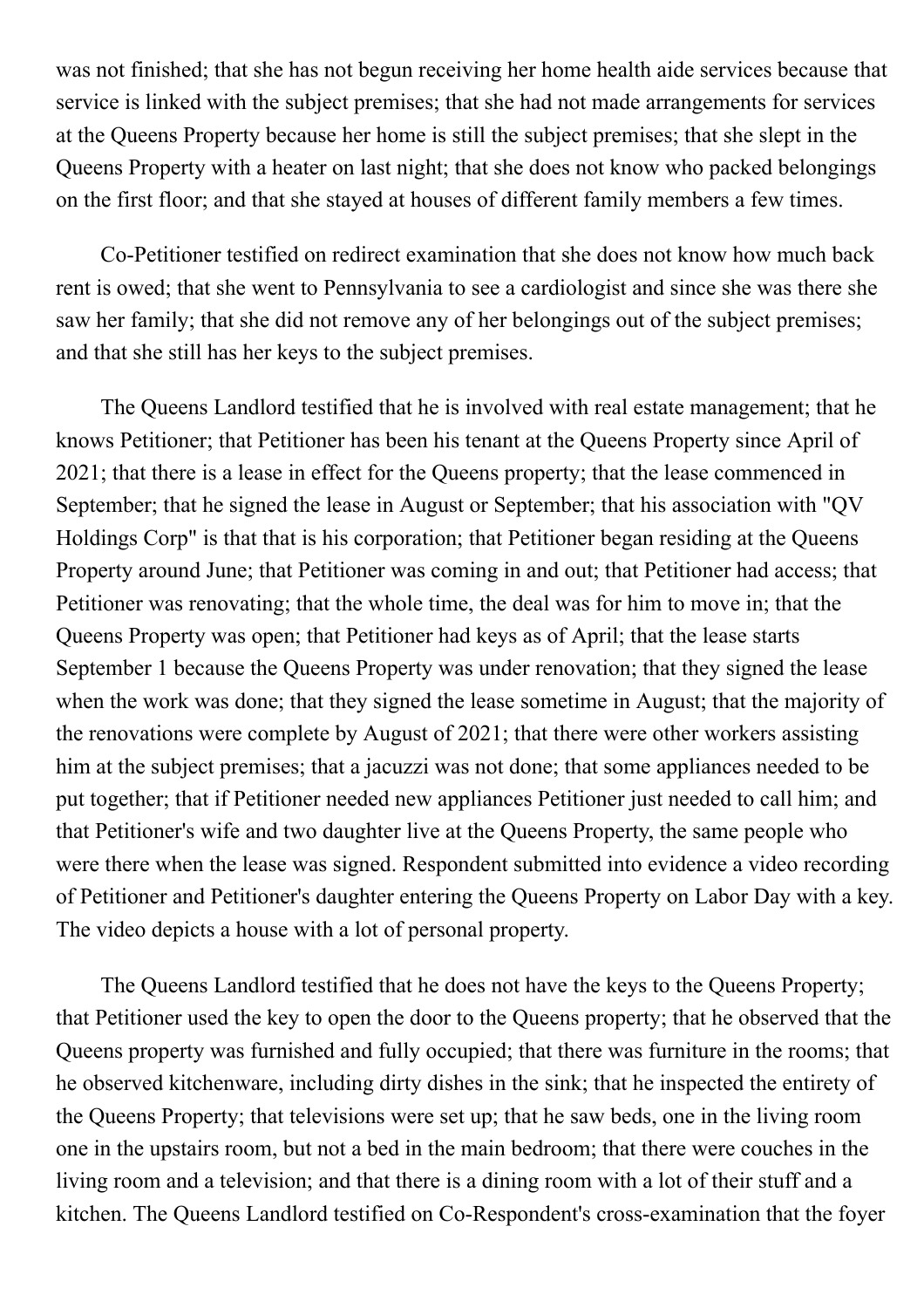is what you see when you enter the Queens Property; that he did not provide furniture or kitchenware to Petitioner; that the Queens Property is a two-bedroom house; that there is a living space with couches and a bed separate from the bedrooms; that he does not provide heat on Labor Day weekend; that Petitioner has full control of the heat; that he does not turn the heat; that Petitioner had the keys because Petitioner had changed the locks; that Petitioner was [\*6]painting, fixing, plumbing, tiling, and doing a Jacuzzi installation and electrical work; that he went to the Queens Property more than one time from August and September; and that he observed that Petitioner was living there.

The Queens Landlord testified on Petitioner's cross-examination that he owns the lessor of the Queens property; that he has a contract and a deed but the deed is not recorded; that he purchased the Queens Property from Mr. and Mrs. Outlaw around 2018; that he does not have the deed in an electronic form; that he did not want to record the deed; that he is not aware that the Outlaws have served a predicate notice; that it does not concern him that someone else is trying to evict Petitioner; that Respondent has no interest in the Queens property; that Respondent had a tenant who needed to move and they moved Petitioner in; that he does not know about the subject premises; that Respondent was paying for the renovation of the Queens Property; that he was at the subject premises on Labor Day because of the Court order; that the purpose of the visit was to see what could be done to make the Queens Property likable for Petitioner; that there are times that tenants renovate their own homes and Petitioner had specific demands; that Petitioner is hostile; that he observed a refrigerator; that he did not purchase the refrigerator; that he does not remember but he does not think there is a stove there; that he went to the basement; that a boiler was there; that he does not remember if there was a leaky pipe; that Petitioner said that he fixed it; that he did not pay Petitioner for any work; that the utilities should be in Petitioner's name; that at no point were the utilities in his company's name; that the Queens Property was vacant before Petitioner moved in because it needed work; that Respondent introduced Petitioner to him; that Respondent did not pay him; that he does not have a mortgage on the Queens property; that he purchased the Queens property subject to the existing mortgage; that he does not pay the mortgage; that he does not know who pays the mortgage; that he had another tenant whose name he does not remember in the Queens Property a while back and the tenant left; that he does not remember how long the tenant was there; that he has to provide a stove; that Petitioner is responsible for creating this whole "circus"; that he has not collected any rent so far; that the lease says that Petitioner is the one responsible for repairs; that his understanding was that utilities were the responsibilities of Petitioner; that he signed a standard lease with Respondent; that he observed radiators; that either Petitioner or someone else installed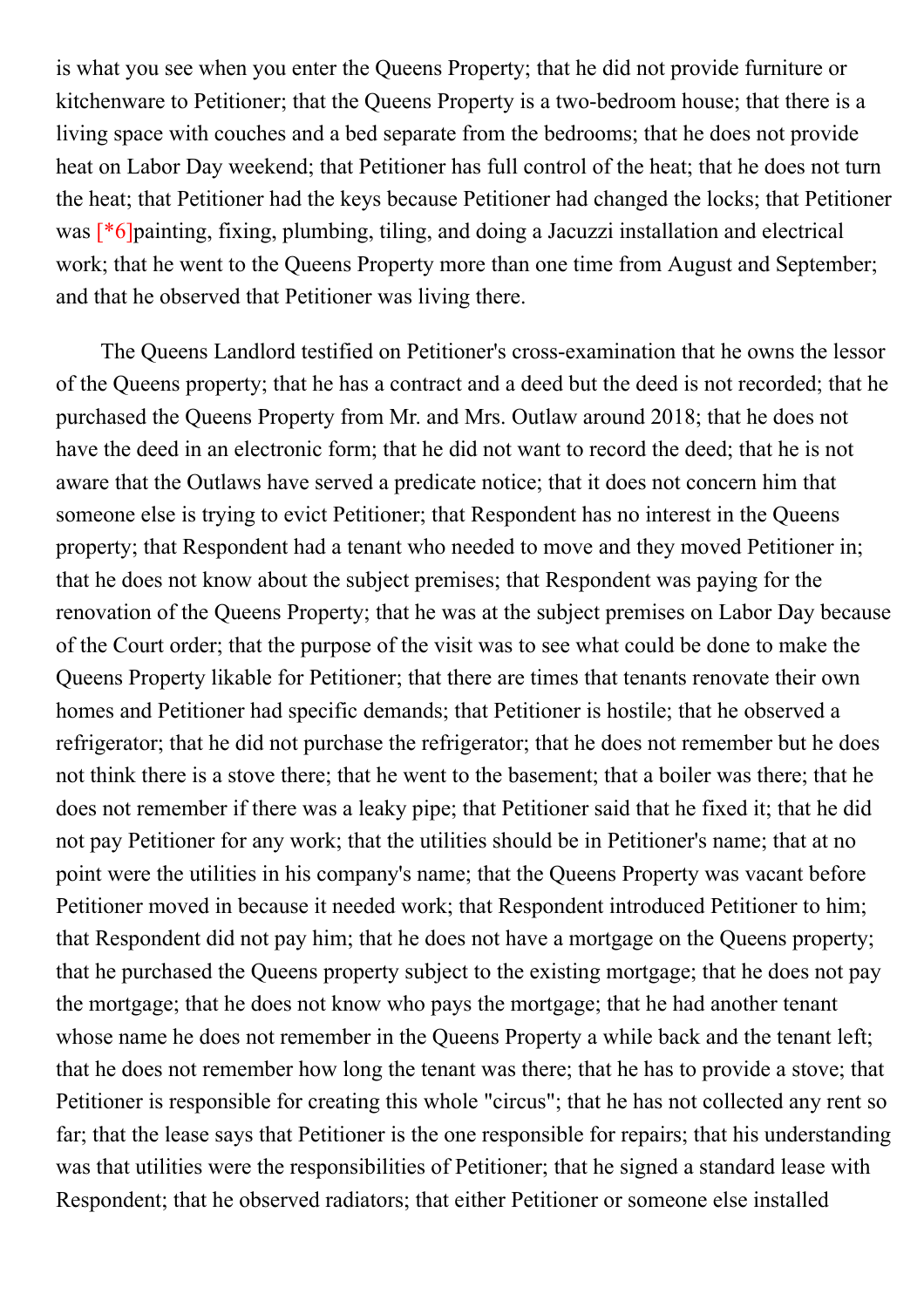radiators; that he does not know who installed radiators; that Petitioner was not sleeping at the Queens property in April of 2021; that Respondent asked him to testify; that he was not subpoenaed; that he has business dealings with Respondent aside from the Queens Property; that Respondent did not ask him to lease the Queens Property to Petitioner; that he has called Petitioner from his phone number; and that the last time he called Petitioner was in September.

The Queens Landlord testified on redirect examination that the Queens Property is supplied with plumbing for heat and hot water; that utilities should be under Petitioner's name and that all meters are working; that the violations were issued on various dates in January of 2022; that Petitioner and Petitioner's family does not initiate contact with him; and that he locates distressed properties and works with the owners.

The Realtor testified that she is a self-employed real estate broker; that she was the listing brokerage for the subject premises; that the seller, an LLC owned by Respondent, engaged her to sell the subject premises; that the subject premises closed on or about August 12, 2021; that she had been to the subject premises roughly two weeks before the closing, in August; that she went to the subject premises because a co-listing agent called her and said that a man threatened the cleaning crew; that she came to the subject premises and called the seller; that when she got to  $\lceil *7 \rceil$  the subject premises she saw the cleaning crew and their boss; that the seller also arrived; that Petitioner and Petitioner's cousin were there also; that she had made the arrangement for the cleaning crew; that the cleaning crew was supposed to clean the bathroom and kitchen; that Petitioner had emptied everything except for the basement; that Petitioner apologized to the cleaning crew and said that the cleaning crew could finish; that Petitioner's cousin left; that Petitioner surrendered his keys to the seller and said sorry about the confusion, I'm done, I just have a few items left in the basement; that the seller gave the keys to her and she put the keys in her car; that Petitioner did not go back into the subject premises at that point; that Petitioner said that he had moved everything; that there was a moving van that was parked there; that Petitioner said that the van was completely filled up and he was taking it to his new house; that she locked up the subject premises; that they shut the lights off; that they all departed from the subject premises; that she was in the subject premises to turn the lights out; that she went throughout the subject premises; that the subject premises was in great condition; that it was not clean; that there was no furniture and nothing there; that the basement was free of furniture; that everything was out; and that she does not remember if Petitioner was around but the truck was pulled up.

The Realtor testified on Co-Respondent's cross-examination that the cleaning crew did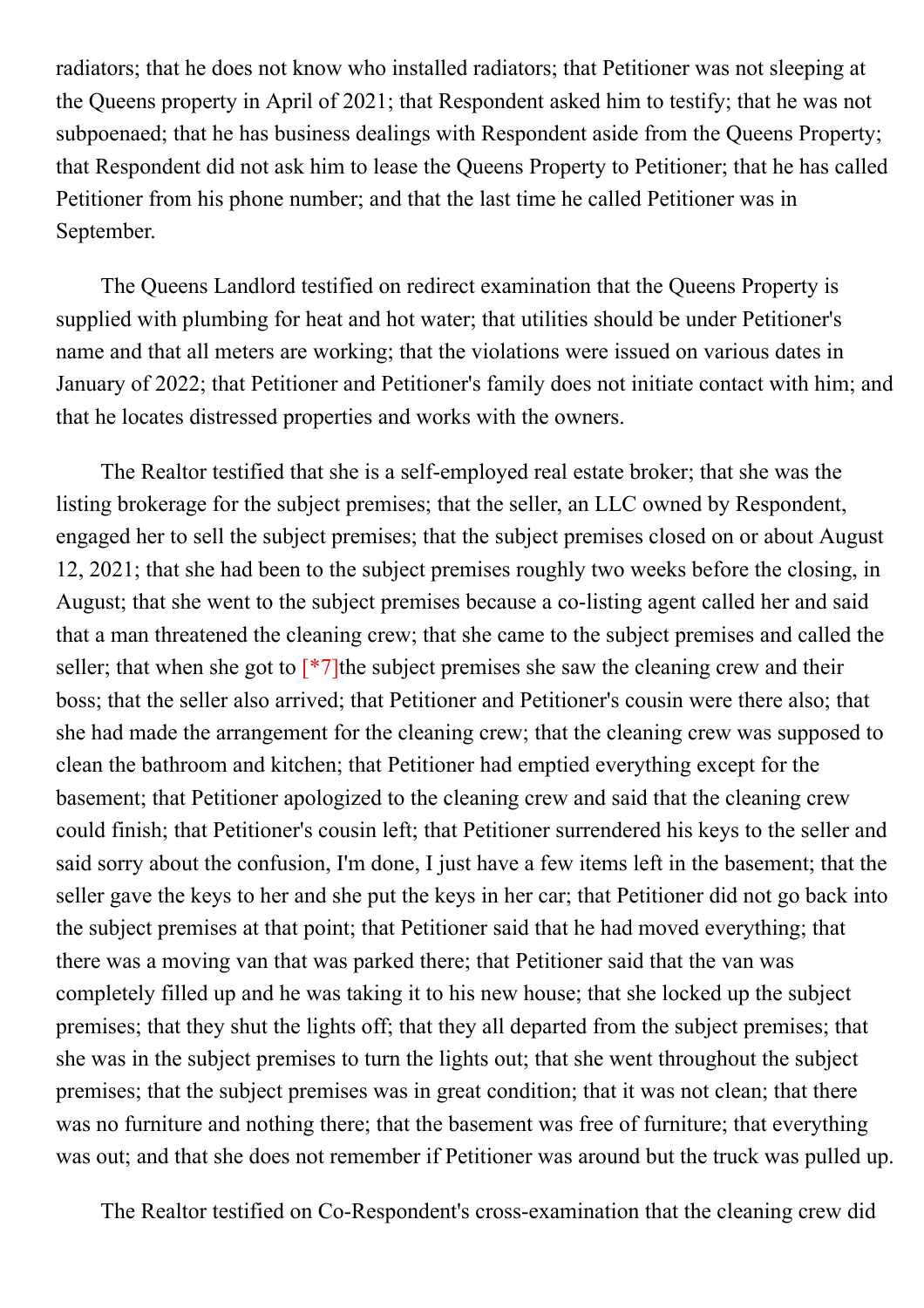not clean anything.

The Realtor testified on Petitioner's cross-examination that she did not take photos of the subject premises; that her firm has sold properties for Respondent and for other properties that Respondent has partnered with over the years; that they went into contract maybe fortyfive days before closing; that a box of documents she saw at the subject premises belonged to the seller, which she knew because she had seen the document before; that she did not see the seller provide Petitioner with a receipt for the keys; that the seller was walking up from Atlantic Avenue when she pulled up to the subject premises; that they arrived at the same time; that her business relationship with Respondent started maybe seven or eight years ago; that she does not think that she owns any property with Respondent; that she has not managed any properties for Respondent; that she has not collected any rent on Respondent's behalf; that she has loaned money to Respondent or LLC's belonging to Respondent; that she has been his lender since 2015 or 2016; that she lent Respondent money for the subject premises; that Respondent has not satisfied his loan for the subject premises; that she observed a white moving truck that Petitioner rented outside the subject premises; that Petitioner told her that he rented the moving truck; that she observed what was inside the truck; that she saw that it was filled to capacity; that there were two refrigerators, maybe three, in the subject premises; that she did not open the refrigerator; that one of her staff members had keys to the subject premises; that she did not have keys until Petitioner surrendered the keys; that her agent arranged the cleaning crew; that they did not make an arrangement with Petitioner and the cleaning crew because Petitioner had taken his personal property out at that point; that she gave her key to her agent; that she obtained the key from the seller; that she does not have a copy of the key; that she gave the key surrendered to her to the purchase at the closing; that she does not remember how much the loan to Respondent was; and that it was maybe \$250,000.

The Realtor testified on redirect examination that she gets an interest payment whether a property sells or not; that Co-Respondent's lender's counsel scheduled the closing; that when Petitioner surrendered the keys the scene was calm; and that Petitioner was apologetic. Paddy Chrone ("the Real Estate Salesperson") testified that he is a real estate salesperson; that he works for the Realtor; that he worked with the subject premises, which closed on August 12, 2021; that  $[{}^*8]$ Petitioner was a tenant at the subject premises; that he was working with Petitioner to move things to Petitioner's new home; that Petitioner moved from the subject premises; that he is the one who called the garbage removal company and the movers to move Petitioner's personal property out of the subject premises; that Petitioner moved voluntarily from the subject premises; that he was at the subject premises around August 1,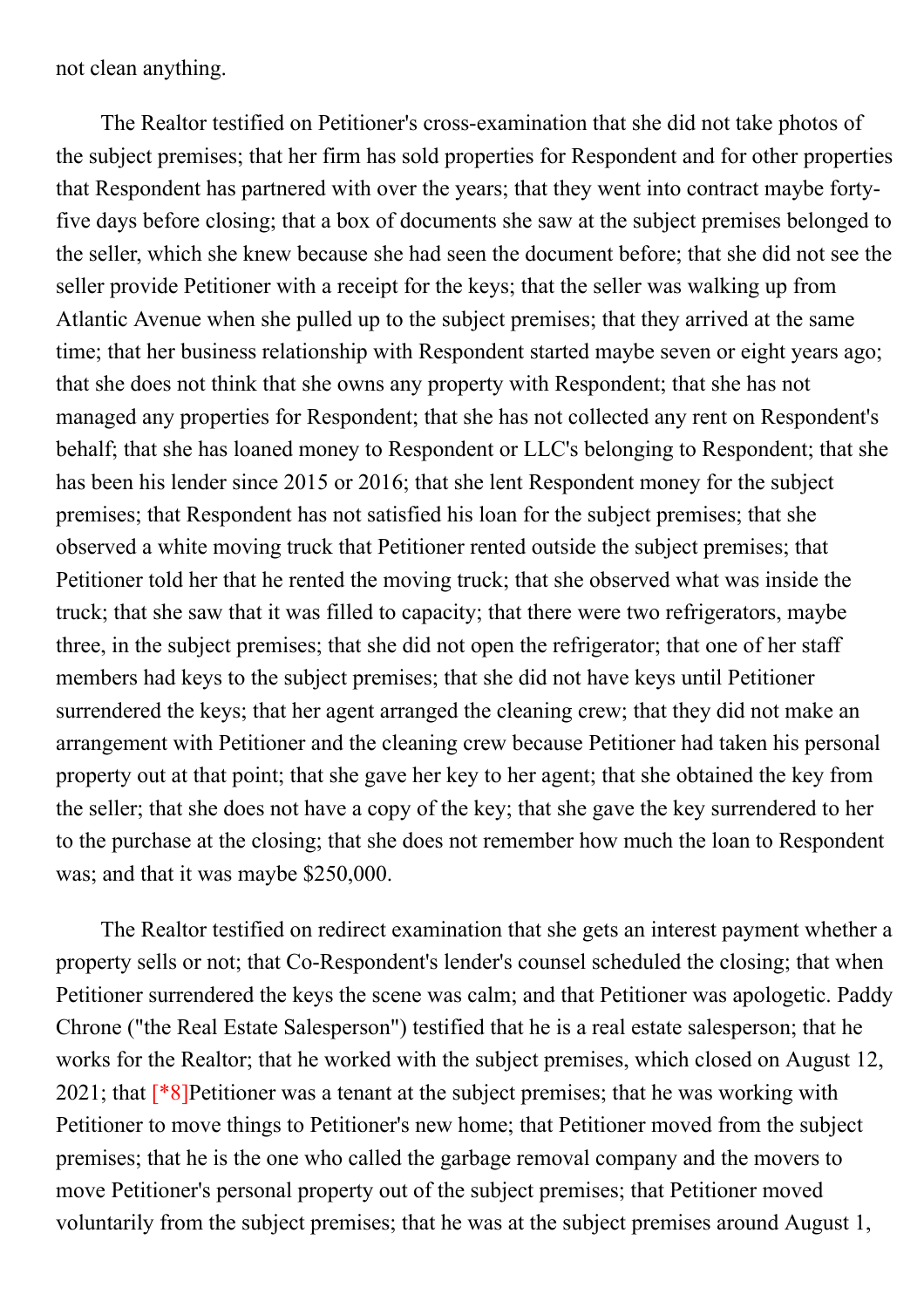2021; and that Petitioner was giving him access to show the subject premises at the time.

Respondent submitted into evidence a video recording of the subject premises dated August 2, 2021, which Petitioner appears in, and which depicts a home with no furniture and with a lot of moving debris and garbage around. A garbage removal company also appears in the video recording. The Real Estate Salesperson testified that there was a lot of stuff that Petitioner was not going to be taking and that Petitioner was telling him and the garbage removal company what to throw away and what to keep. Respondent submitted into evidence a video recording dated August 1, 2021, which depicts a home in a similar state.

The Real Estate Salesperson testified that Petitioner at the time said that he was getting rid of the couches; that Petitioner did not want the things in the garbage bags to be touched because he was taking those with him; that the Real Estate Salesperson had to use a different company that Sunday because it was the weekend and dumpsters were closed; that the video was taken before the closing; that he was helping Petitioner with moving companies; that he was working with Petitioner to coordinate the moving; and that he does not remember the address where Petitioner was moving, but it might have been Ozone Park or Flushing.

The Real Estate Salesperson testified on cross-examination that Respondent, who is his client, paid for the moving companies; that he was at the subject premises on the dates in the videos until everything was done, which was six to seven hours; that he observed movers load items onto trucks; that on those days there were about three or hours movers working; that Respondent paid the movers through Zelle; that he has worked for the Realtor for five years; that he is paid based on commission, not on salary; that he earned a commission on the sale of the subject premises; that the total commission was \$41,000 and his share was about \$16,000; that there was an open house for the subject premises on a Saturday; that the buyer, the broker, and his client were at the open house; that he was at the subject premises on August 3 to get the cleaning people to clean the subject premises; that he has shown another property for Respondent; that the subject premises was the first property he showed for Respondent; that he understood Respondent to be the Realtor's client; that the final walkthrough was on August 12, 2021 at 9 a.m.; that he was there, the buyer, and the buyer's brother; that he had previously been to the subject premises to take photographs; that Petitioner still occupied the subject premises at the time of the open house; that Petitioner sprayed a disinfectant on his feet because of the pandemic; that Petitioner let him into the subject premises on the date of the open house; that Petitioner was not at the subject premises on the date of the closing; and that the offer was accepted on the same day as the open house.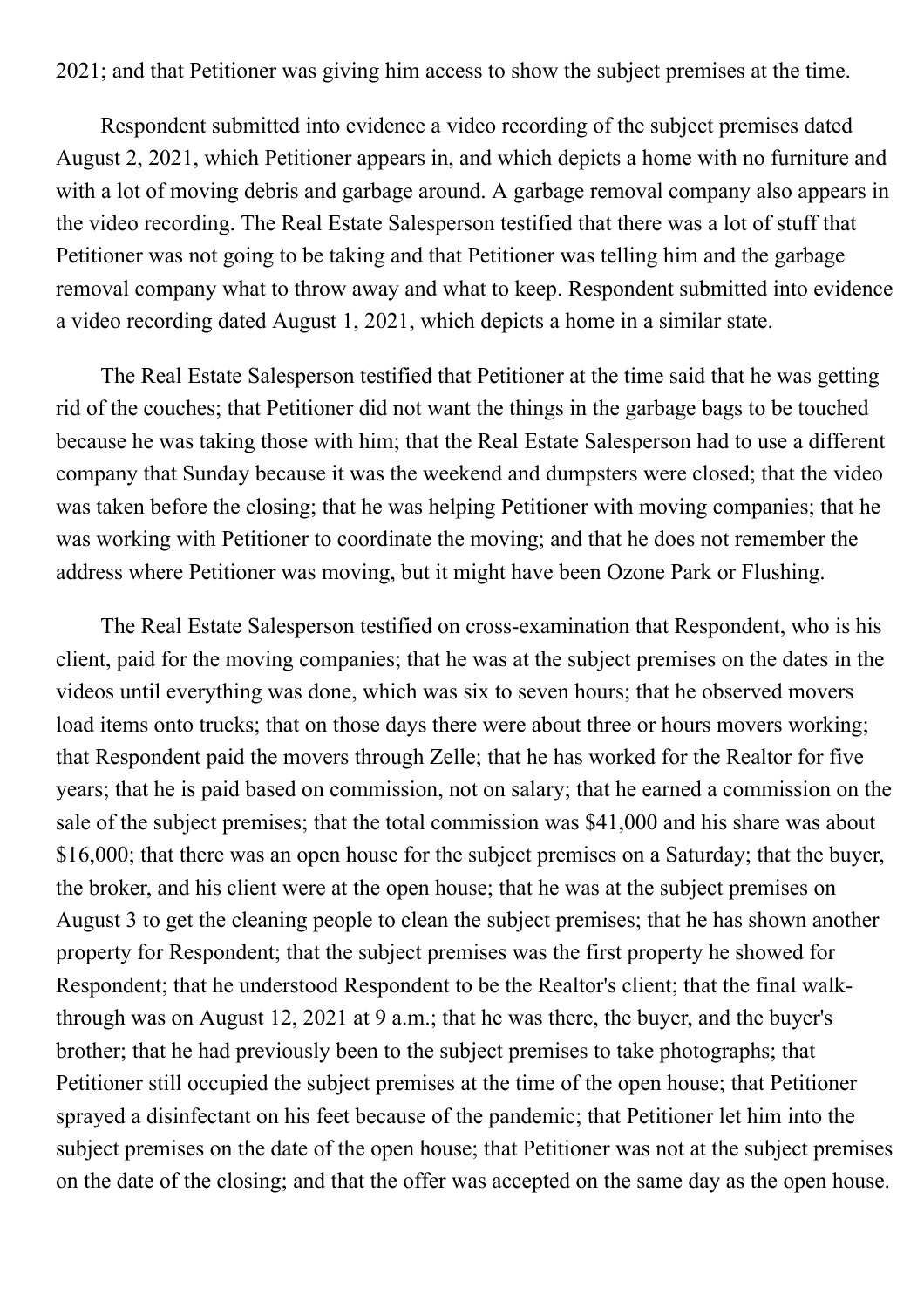The Real Estate Salesperson testified on redirect examination that he talked with Petitioner about the sale of the subject premises at the open house.

Respondent testified that he had been a managing member of an LLC that owned the subject premises; that the LLC no longer owns the subject premises; that the LLC sold the subject premises on August 12, 2021; that he was personally involved in the sale of the subject premises; that Petitioner had been working as a super/handyman for his companies for the last ten years; that Petitioner lived in the subject premises as a part of the benefit of his employment; [\*9]that Petitioner moved into the subject premises in 2016; that they never had a lease; that his LLC never collected rent from Petitioner; that in 2019 Petitioner stopped working for him altogether; that in the beginning of 2020 they were talking about having Petitioner move from the subject premises; that he listed the subject premises for sale in March or April of 2021; that he got an offer right away; that he was working with Petitioner and a real estate broker to try to get another apartment for Petitioner but Petitioner had problems getting another apartment because if his suspended license; that Petitioner wanted to move to a one-family in Queens; that he was working with a lot of different investors and brokers and they were going to finance and find Petitioner a house but it was hard because of Petitioner's credit history; that one person who had lent Respondent money previously and had an empty property, which was the Queens Property; that he called Petitioner and told him the address; that Petitioner liked the location and the parking availability there; that he connected Petitioner to the Queens Property in March or April of 2021; that the Queens Property was not in a move-in condition in 2021; that Petitioner changed the locks and got a new mailbox on the Queens Property in March or April; that Petitioner was very involved with the Queens Property at this time; that Petitioner wanted to install new bathrooms, new kitchens, a new floor, new walls; that Petitioner added a new bathroom; that Petitioner was going to be involved in the construction; that Petitioner wanted to install a jacuzzi in the Queens Property; that "he" dropped the lease rate to \$2000; that after the work was done, Petitioner moved in; that Petitioner did not pay for these renovations; that vendors were paid directly; that Petitioner was using his card to get materials; that the Queens Property had electricity, water, and gas, and, in the basement, a hot water heater and a boiler; that Petitioner was supposed to set up the accounts; that Petitioner started living in the second floor of the Queens Property in June; that he got permission to fix up the Queens Property from the Queens Landlord; that there was a refrigerator at the Queens Property from the prior tenants; that there was no stove at the Queens Property; that he provided money for a stove at the Queens Property; that he found out that the stove was missing when he was in Court; that a lot of times he gave Petitioner cash or paid him through Zelle; that he got Petitioner a car;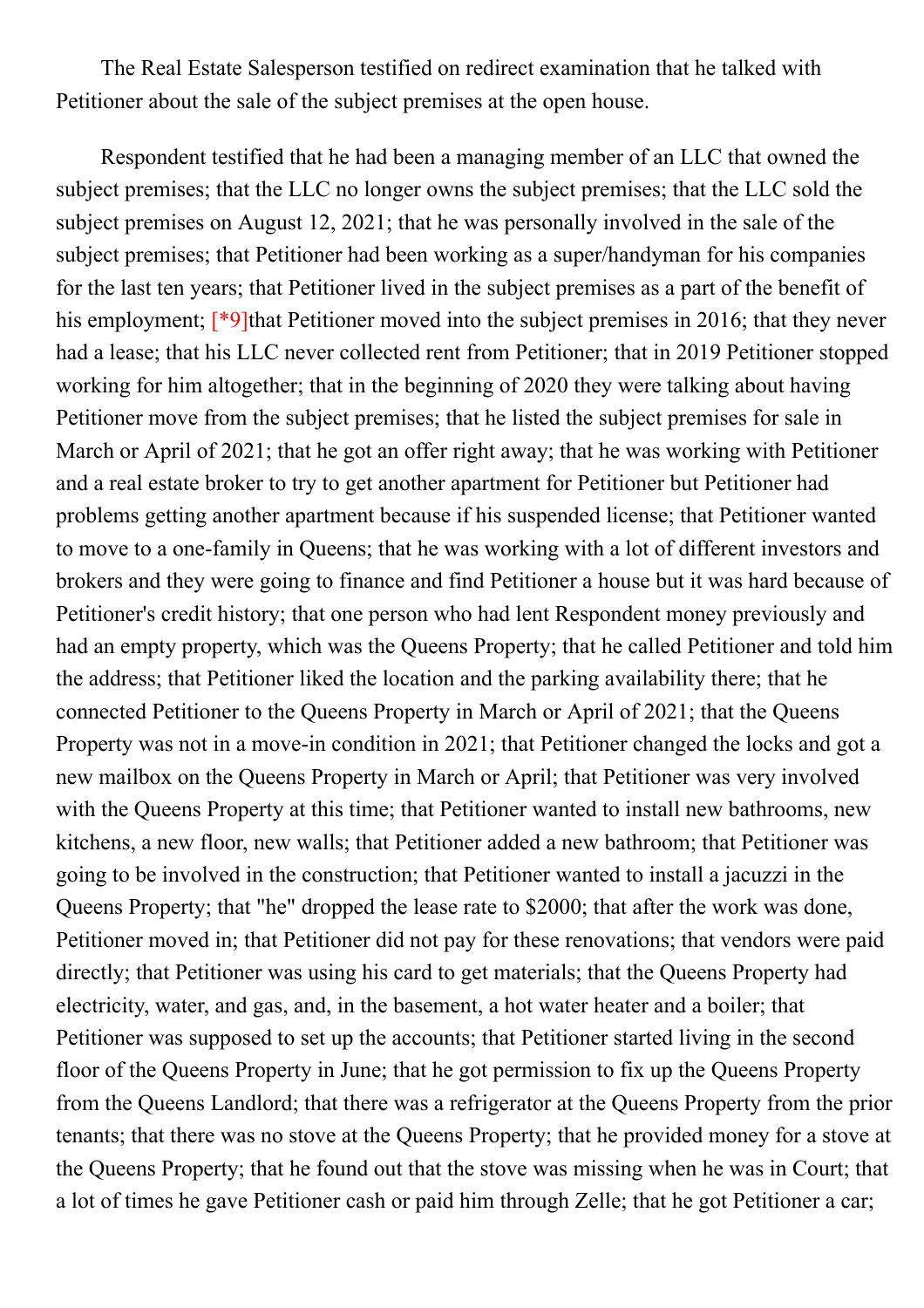that he paid plumbers; that he assisted Petitioner in moving to the Queens Property; that throughout July Petitioner was moving his clothes and his personal properties; that he had conversations with Petitioner; that Petitioner said that he wanted to move to Queens; that Petitioner said that he did not like the parking near the subject premises; that he paid for construction; that he paid for a moving truck from Penske; that he paid for garbage removal; that Petitioner was cooperating with the move; that Petitioner scared two housekeepers with a knife because Petitioner thought that they were breaking in; that he saw Petitioner removing his property from the subject premises and loading up a moving truck; that Petitioner was moving his stuff for two weeks; and that across the street from the subject premises, the Realtor saw Petitioner give the keys to the subject premises to him around the end of July and beginning of August around the time that the incident with the housekeepers occurred.

Respondent testified on Co-Respondent's cross-examination that Petitioner started living in the Queens Property in late June or early July of 2021; that Petitioner finished the bedroom in the Queens Property; that Petitioner did not want to bring personal property to the Queens Property without staying there; that he saw Petitioner staying at the Queens Property because he did not have access to the Queens Property without Petitioner giving him access; that he visited the Queens Property two to three times in July; that in 2019 Petitioner stopped working for him; that the arrangement was supposed to be \$2300 a month; and that they had a verbal agreement.

Respondent testified on cross-examination that he has been in the real estate business since 2011; that he typically renovates and sells or rents properties that he acquires; that he owns 15 LLCs; that he is familiar with the eviction process; that he has no familiarity with the eviction process in 2020 or 2021; that he was familiar with the eviction moratorium; that he did not start any eviction process against Petitioners in 2021; that in the beginning of 2021 he informed Petitioners that he was contemplating an eviction proceeding against them; that he was first involved with the Queens Property in April of 2021; that he made the arrangement with Petitioner to pay for the renovation because of his long-term work relationship with Petitioner; that he has receipts and invoices for the \$30,000 that he paid for the renovation of the Queens Property; that he knew the extent of the renovation needed at the Queens Property because Petitioner sent him a video recording of it; that he notified Petitioner when he listed the subject premises in March of April of 2021; that Petitioner cooperated with photographs that they took to show the subject premises; that renovations were completed in mid-July; that he knew that renovations were completed because Petitioner was sleeping at the Queens Property and the water was on; that he inspected the Queens Property in the last week of July; that everything, including a new bathroom, was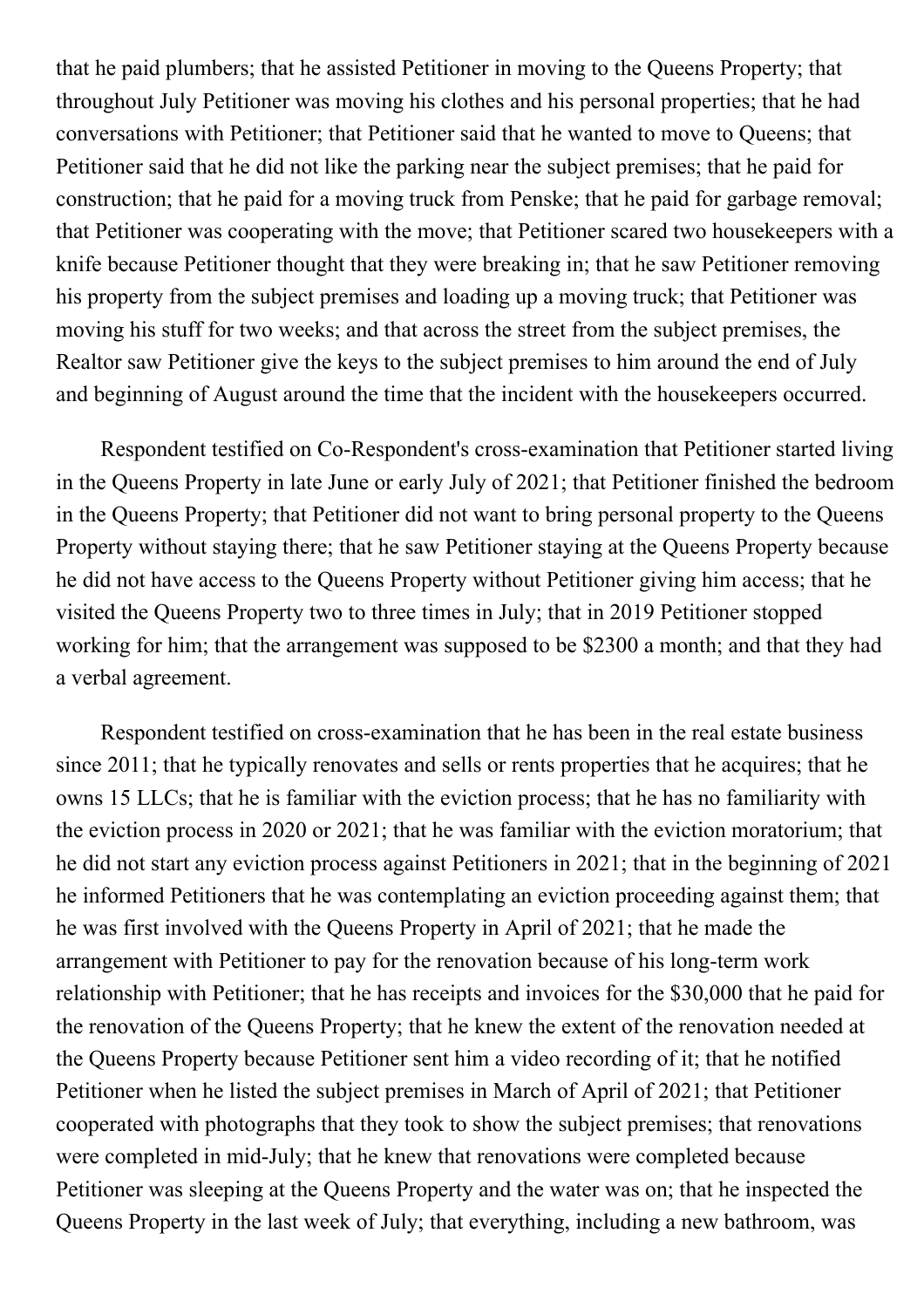completed; that no city agency inspected the Queens Property; that he listed the subject premises for about \$825,000; that after the date of the incident with the housekeeper there was no further reason to contact Petitioner with regard to access to the subject premises; that he did not provide a key to the subject premises to the Realtor; that he was providing funds to Petitioner to renovate the Queens Property; that he told Petitioner that the owner of the Queens Property wanted to move forward and that they had to make a decision; and that he provided a key to the subject premises to the Realtor.

Petitioners submitted into evidence a text from Respondent to Petitioner dated July 8, stating that he wanted to discuss with Petitioner how long Petitioner would need to move out, that all stuff must come out of the basement, and that he wanted to bring Con Edison and National Grid to set up meters, and another text dated August 3, saying that Respondent needed keys to let the "cleaning people" in.

Respondent testified that he did not break the lock at the subject premises on August 3; that he wanted keys for Petitioner's apartment, not the subject premises; that they had been in the subject premises already; that the housekeepers were supposed to clean the entirety of the subject premises; that Petitioner on August 3 returned 2 or 3 keys to him at that time that he gave to the Realtor; that he and Petitioner returned the moving truck together, but he does not remember the date; that he came to the subject premises once between June and August; that Petitioner was upset that he was inside the House and Petitioner tried to fight him when he tried to enter the House; that Petitioner has been a super; that Petitioner did not have to pay rent; that their work relationship stopped in 2019 or the beginning of 2020, although he may have hired Petitioner to do small jobs; that Petitioner was not an employee of his, but a contractor; that Petitioner contacted him when Petitioner found that the locks were changed; that he has a business relationship with every one of his witnesses; and that the realtors were paid commissions.

Respondent testified on redirect examination that he has no interest in the Queens Property; that Petitioner had had a moving truck for two to three weeks when Respondent had sent Petitioner the texts; that Petitioner had a truck in July of 2021; that he did not start an eviction case after the July 8 text; that he saw Petitioner using the truck; that he believed that Petitioner was moving out from the subject premises; that his communications were typically by  $[*10]$ text and by phone; that Petitioner was supposed to stop by in the morning of August 3 but the subject premises was closed so they started the cleaning in other parts of the House; and that Petitioner released the keys on August 3.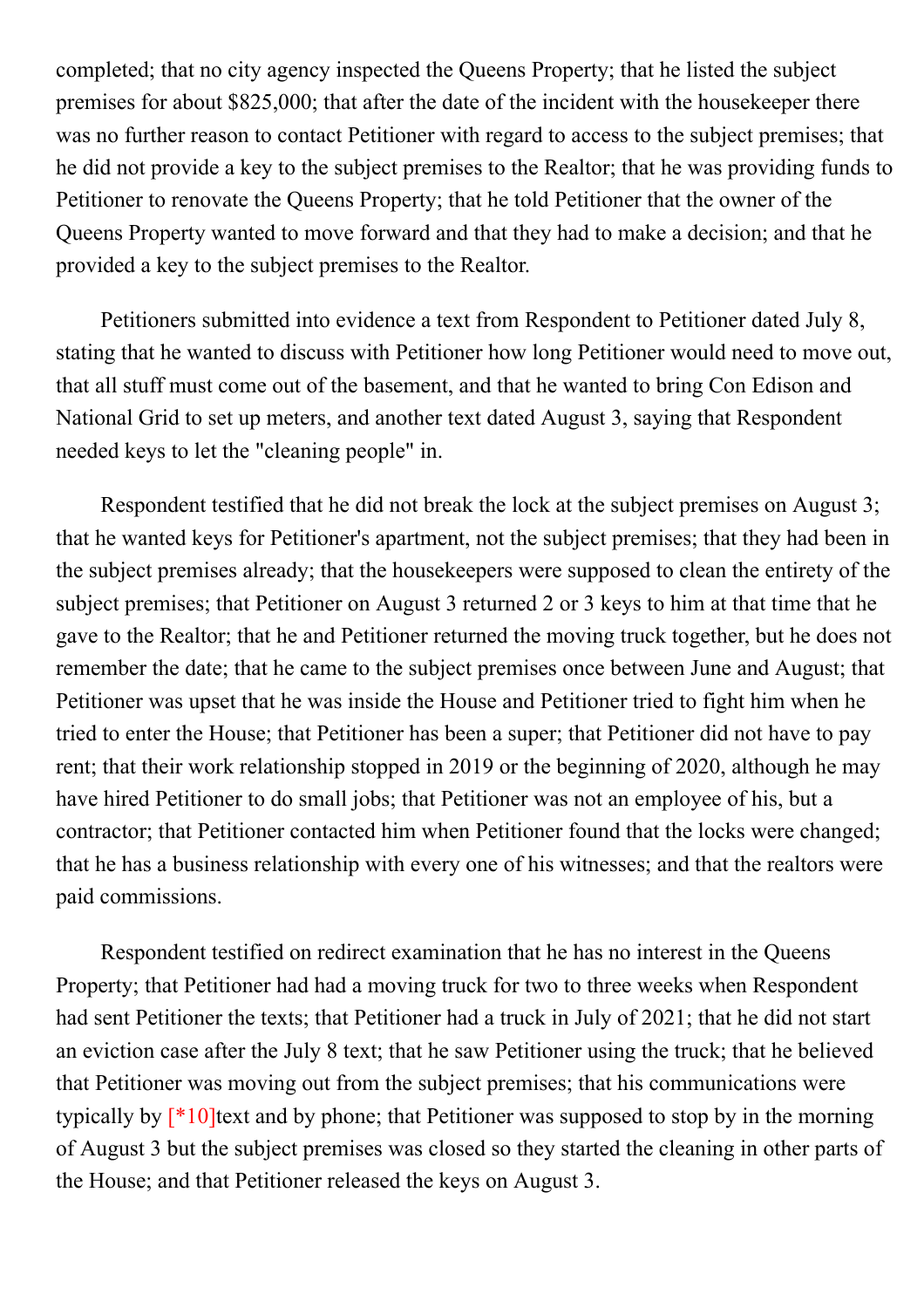Co-Respondent testified that he immigrated from Bangladesh 2014; that his in-laws and his family were all living together; that he wanted to buy a house so that they could all live together; that he is a cybersecurity engineer for a consultancy firm; that he knows the subject premises; that he first saw the subject premises in March; that he saw a listing for it; and that he entered into a contract of sale. Co-Respondent submitted into evidence a contract of sale for the subject premises from March of 2021, which says, inter alia, that the subject premises shall be delivered free of tenancies. Co-Respondent submitted into evidence his deed for the subject premises, which is dated August 12, 2021.

Co-Respondent testified that he looked at the subject premises in March of 2021; that he saw the subject premises on the morning of August 12, 2021 with the Realtor; that looked at the first floor; that the first floor was empty; that no one was in possession of the subject premises; that he looked on the second floor; that the second floor and the basement were empty; that he does not know Petitioner; that on August 17, 2021, he was informed that someone wanted to get into the subject premises; that he called police and came to the subject premises himself; and that he, his sister, a police officer, and Petitioner were there.

Co-Respondent submitted into evidence a video recording dated August 17 which depicts a house that does not have furniture or belongings in it, although Petitioner, who appears at one point in the recording, opens a refrigerator, which has food in it, and says that the food is his.

Co-Respondent testified that his family was previously living at a rental property before; that Marjana Begum is his wife; that Mohamded Jabaed is a brother-in-law; that Abdus Salam is his father-in-law; that Afroza Khanam is his mother-in-law; that Maimona Begun is his sister-in-law; that Abdul Aziz is a brother-in-law; that Shibiri Osmani is a brother-in-law; that they all live at the subject premises; that they all moved in the first week of September, although at different times; that he does not have leases with his relatives; that the relatives do not pay rent; that he does not know about a bag of clothes; and that the only thing he removed from the subject premises was garbage from the subject premises after August 12, 2021.

Co-Respondent testified on cross-examination that he closed on August 12, 2021; that he did a walk-through in March of 2021; that the second floor of the subject premises was occupied in March of 2021; that he did a walk-through of the basement; that he does not remember if the basement was occupied; that he remembers seeing a door but he did not look too hard at that; that in March of 2021 he was talking to the Realtor; that he does not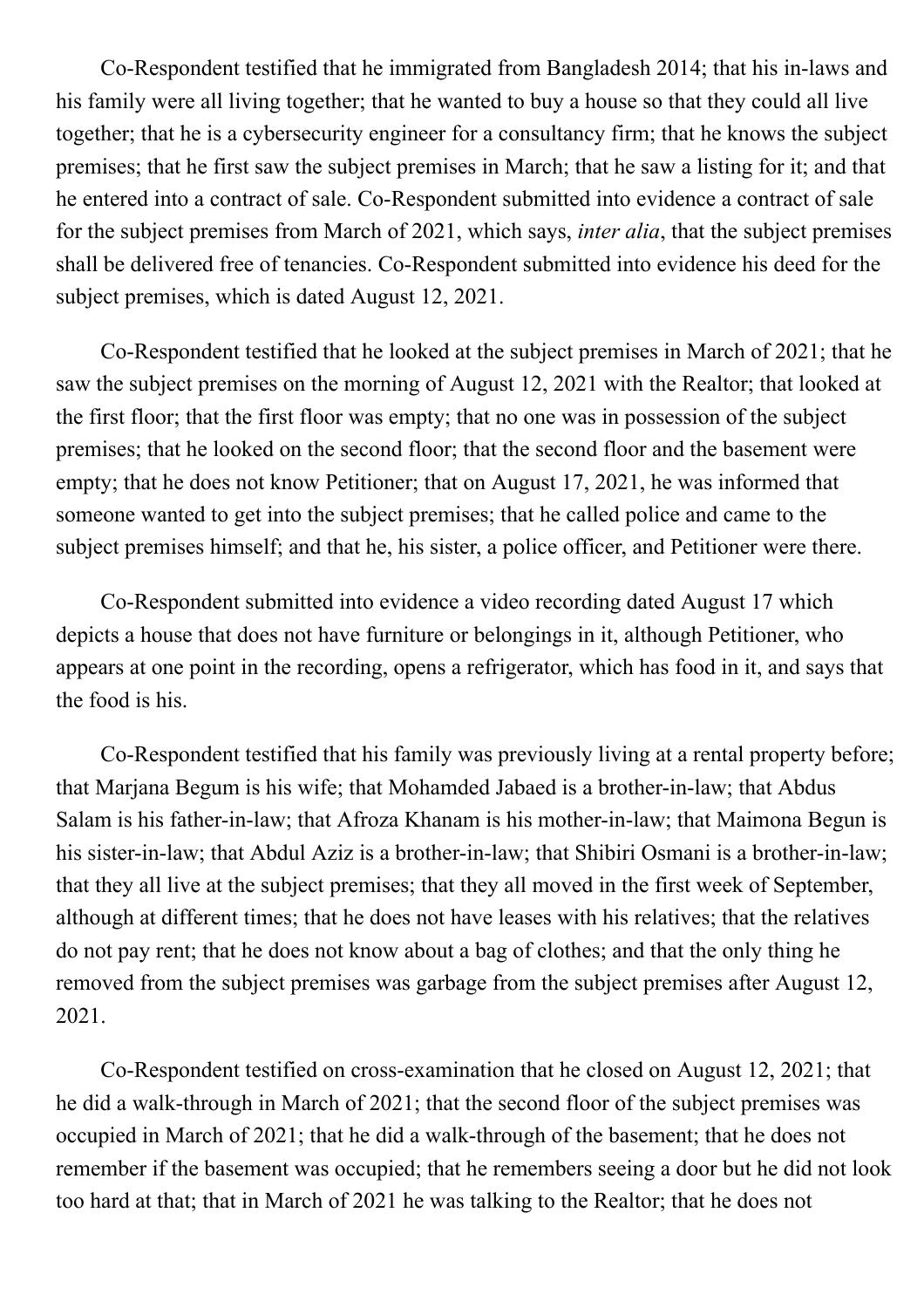remember talking to occupants; that on August 17, 2021 Petitioner showed him the order to show cause; that Petitioner checked the refrigerator in the video; that Petitioner stated that the food in the refrigerator was his; that there was expired food there; that it was not his food; that on a court date he said that he was in occupancy of the subject premises in August in the sense that he had a key; that he was not moved into the subject premises at the time; that he was in the process of moving in; that he moved into the subject premises in September of 2021; that he moved into the subject premises on the September 1, 2021 but he had been slowly moving in furniture before that; that police had contacted him; that he made his offer the same week in March that he looked at the House; that the Realtor said that there was an occupant on the second floor of the House; that he had no prior dealings with Respondent or the Realtor; that he lived in the same neighborhood as the subject premises before he bought the subject premises; that he had lived  $\lceil *11 \rceil$  two blocks away previously since 2014; that his old address is his sister's house and she still lives there with her family; that his sister does not own that house; that his sister does not occupy that entire house; that before moving in he was doing some minor work at the subject premises like painting; that the first floor has three bedrooms and the second floor has four bedrooms; and that on August 17, 2021 he did not remember having previously seen Petitioners.

Co-Respondent testified on redirect examination that his sister's house was very congested; that his sister was on the second floor; that his brother-in-law was living in another side; that there were four bedrooms; that they were all sharing other rooms; that he and his wife were in another room; that he had two nephews who were there as well; that at the subject premises everyone has their own room; that he paid for the subject premises; that no one else at the subject premises is working now; and that he is supporting the family.

Petitioner testified in rebuttal that Respondent did not have a key to the subject premises; that he put the locks on the doors of the subject premises; that he was in the subject premises on August 3 when he had a text exchange with Respondent; that Respondent was not at the subject premises at that time; that Respondent asked him if Respondent could have the first floor cleaned; that there was a prior attempt to get the first floor cleaned; that he had previously not been there to let the cleaning personnel there; that Respondent was asking for permission to get access to the subject premises; that Respondent made a demand that if he was not there that Respondent would break the door down; that the day before Respondent asked him to meet Respondent at his house; that Respondent said he had a cash client who was about to walk away; that Respondent wanted him to take an Airbnb; that he did not want to move into an Airbnb; that Respondent asked him to discuss how to get into the subject premises because it would be the second attempt; that when he got there Respondent and the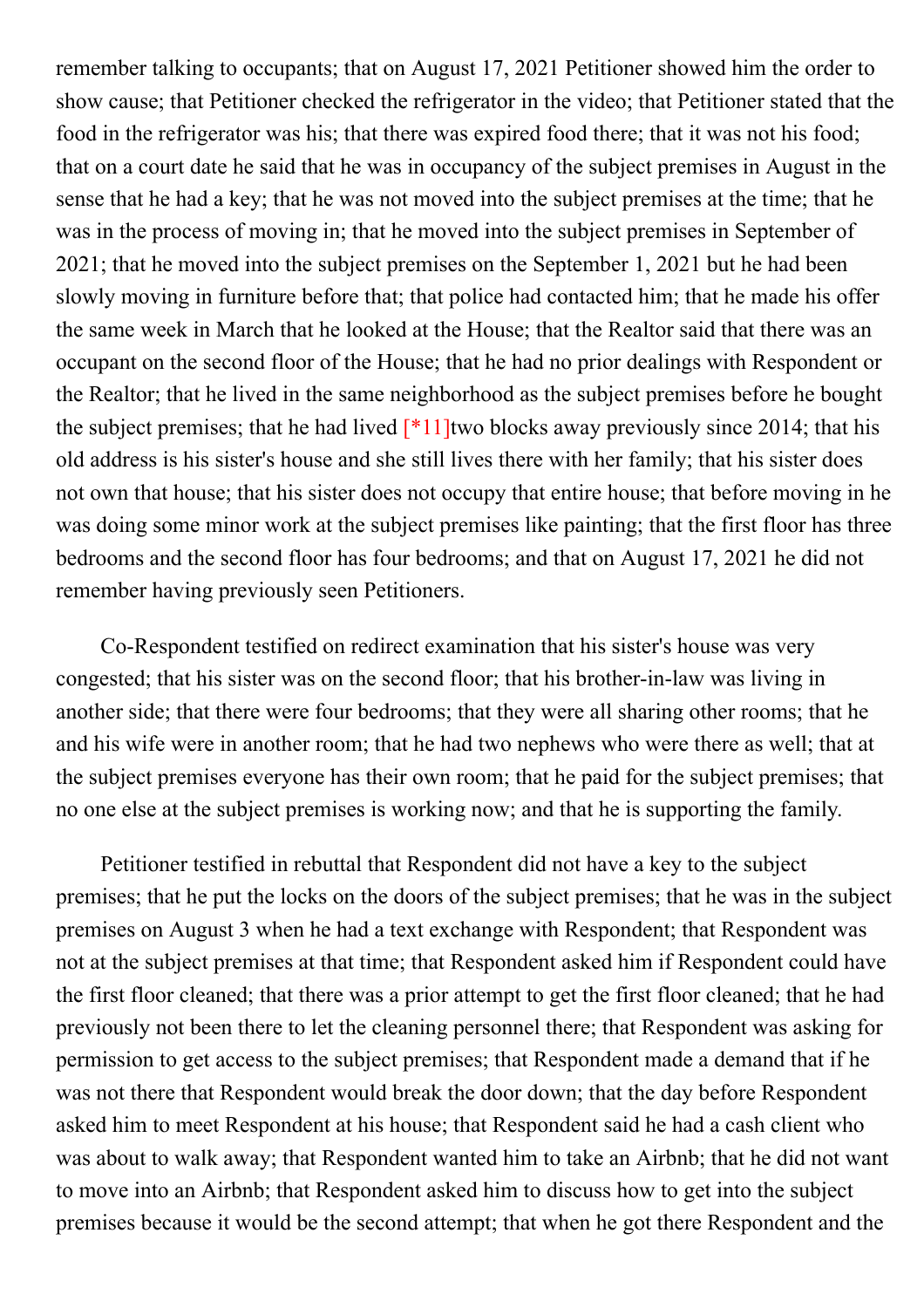Realtor were there; that they sat in Respondent's yard; that it got heated; that the Realtor said if Respondent doesn't want the Queens Property we'll let him stay there and we'll get rid of the Queens Property; that he said that he was not going to be at the subject premises; that about 5:30 a.m. for the next hour Respondent called him and texted him asking if he was going to be there; that Respondent said that Respondent would kick the door in if he was not there to let cleaning staff in; that Respondent asked him where his cousin was; that he said that his cousin was on his way and was running late; that Respondent texted him and said I already got in; that between 8:30 a.m. and 9 a.m. they got access for the cleaning people; that Respondent kicked the basement door to get access to the cleaning staff; that this was the second time that Respondent kicked in the door to the residence where he was staying; that his possessions were still in the subject premises on August 3; that his stuff was packed; that his personal property had not been taken out of the subject premises but was stacked against the wall; that some of his personal property was on a truck; and that on August 3 he did not turn in any keys.

Petitioner testified that Respondent asked him to move to the Queens Property in June or July after trying to get him into an Airbnb apartment; that Respondent said go look; that Respondent said that he needed the property because the buyers were going to walk away; that his understanding was that the Queens Property was a fixer-upper and was not livable and was full of garbage; that Respondent never said whether he was the owner but Respondent always puts everything into an LLC; that Respondent did a lot of things that only an owner can do; that Respondent said that he was going to sell the Queens Property; that Respondent let him know that by text, calling, and in-person communications; that in June of July 8 or 9 Respondent literally kicked the front door in; that Respondent said that Respondent would be there at 8 p.m., [\*12]that ten minutes earlier he saw Respondent at the door; that he saw Respondent's foot and shoulder hit the door; that Respondent said that he can come in when he wants because he owns the subject premises; that Respondent has a truck of his own that he was using; that he was not moving until Respondent did what he was supposed to do; that the Queens property is still not finished as of May 24, 2022; that he does not have heat at the Queens Property; that he used electric heaters; that before August 13 he still had personal property in the subject premises; that after August 3, 2021 he was still staying at the subject premises; that he interacted with Co-Respondent before August 17, 2021; that Respondent kept him up to date on what Respondent was doing; that he knew that Respondent was trying to sell the House; that Co-Respondent came to the open house twice; that Co-Respondent and he had a conversation where Co-Respondent said that he did not want Petitioner to occupy the basement; that Co-Respondent wanted to make the basement a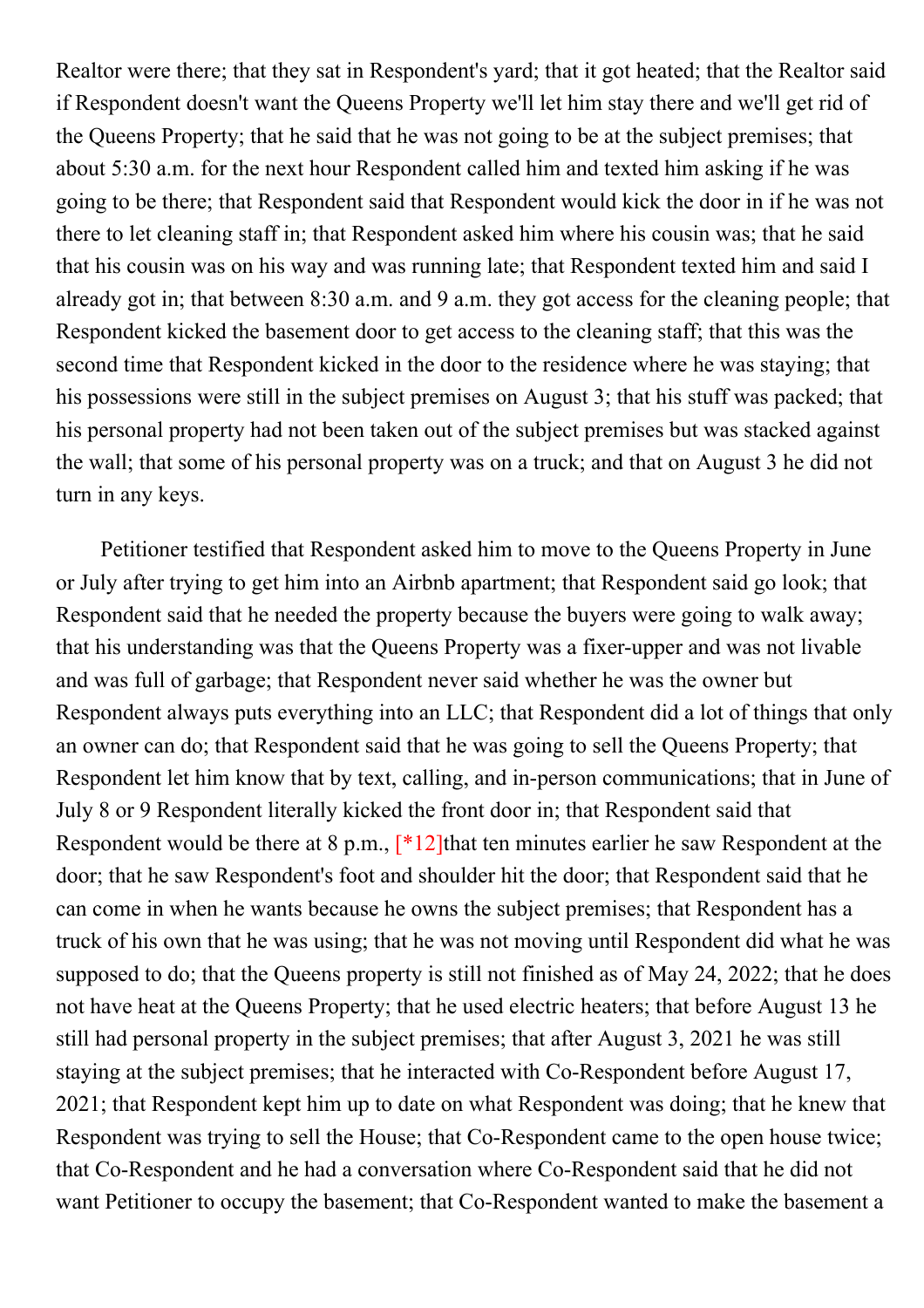living quarter; and that he recognized Co-Respondent's face, not his name. Petitioner testified on Co-Respondent's cross-examination that he still had personal property in the subject premises as of August 13, 2021; that all of his stuff was on the second floor plus stuff all over the house; that he had a couch, televisions, games, bedroom sets, dishes, food, and photos; that he could not get into the house on the August 13; that he was out of town; that he had slept at the subject premises on August 10 or 11; that his daughter slept in the subject premises on August 11; that Co-Petitioner's sister was in Pennsylvania with her on August 11; that he had a truckful of items removed on August 11; and that the only items in the truck which was fully packed were items from the basement.

Petitioner testified on Respondent's cross-examination that the Realtor once indicated on August 3 that they would sell the Queens property.

Petitioner testified on redirect examination that he would not have the moving truck moved because the Queens Property was not ready to be moved into; that he did not move the truck to the Queens Property; that he was still staying the subject premises after August 3; that he did not have access to the subject premises on August 13; that he went to Pennsylvania on August 11; that he was not there to see anything removed between August 11 and August 13; and that immediately after being locked out they stayed in a van.

#### **Discussion**

The second affirmative defense of Respondent's answer asserts that Respondent is not the owner of the subject premises and that Respondent does not have the authority to restore Petitioners to possession of the subject premises. The preponderance of the evidence indeed shows that Co-Respondent is a bona fide purchaser of the subject premises, Respondent having conveyed title to the subject premises to Co-Respondent in August of 2021, more than nine months before this writing, for Co-Respondent and the New Occupants to use as a single-family residence. A petitioner in a lockout proceeding cannot obtain a judgment of possession from a party who is no longer in a position to confer possession upon said petitioner. See, e.g., Tow Ny Auto Body Corp. v. Schwickrath, 2018 N.Y.L.J. LEXIS 2023 (Civ. Ct. Bronx Co.). Assuming arguendo that the Court would award Petitioner a judgment against Respondent, then, such a judgment could not have any immediate and practical consequences in terms of Petitioner's possession of the subject premises, thus rendering such a judgment nonjusticiable. Portofino Realty Corp. v. NY State Div. of Hous. & Cmty. Renewal, 193 AD3d 773, 775 (2nd Dept. 2021). The Court may not consider a question which, although once live, has become moot by passage of time or change in circumstances.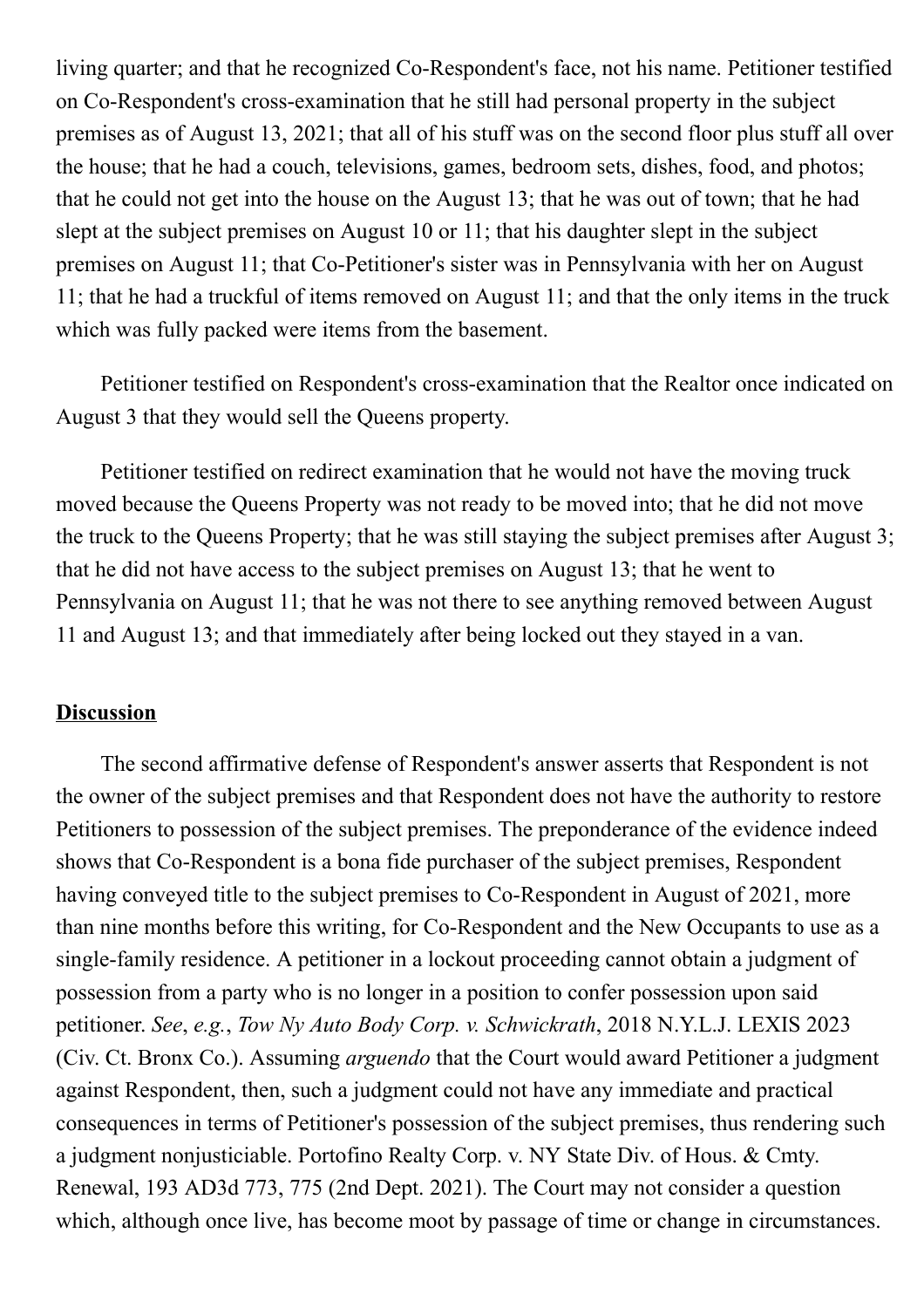Matter of Weinman v. NY State Dep't of Motor Vehs.Traffic Violations Bureau, 203 AD3d 1050, 1051 (2nd Dept. 2022).

The Court notes that the Housing Court does not have the subject matter jurisdiction to entertain a cause of action for damages resulting from a lockout proceeding. Eze v. Spring Cr. Gardens, 85 AD3d 1102, 1103 (2nd Dept. 2011), leave to appeal denied, 18 NY3d 804 (2012), Rostant v. Swersky, 79 AD3d  $456$ , 457 (1st Dept. 2010). To the extent that a judgment against Respondent would be of use to Petitioner in a subsequent action for damages, such a judgment would essentially be an advisory opinion, which the Court may not render, Portofino Realty Corp., supra, 193 AD3d at 775, or in the nature of declaratory relief, which the Civil Court does not have the subject matter jurisdiction to entertain. Caffrey v. N. Arrow Abstract & Settlement Servs., Inc., 160 AD3d 121, 129 (2nd Dept. 2018), Zuckermann v. Spector, 287 AD2d 402 (1st Dept. 2002). As the transfer of title of the subject premises renders moot Petitioner's cause of action for possession against Respondent, then, the Court shall dismiss Petitioner's cause of action for possession against Respondent.

As Petitioner has joined the New Occupants as respondents to this proceeding, and as the New Occupants are in possession of the subject premises, a judgment against the New Occupants would in fact restore Petitioner to possession and is therefore not moot. When a tenant has been ousted from the tenant's leasehold, whether after a lawful eviction or an illegal lockout, and the tenant can only regain possession by obtaining possession from a new occupant, the Court balances the equities between the two claimants to possession.

An important factor weighing in favor of restoration of tenants who had been removed is when the tenants had been protected by a rent regulatory scheme, particularly when a new tenant is not so protected. See, e.g., Thamer Props. Corp. v. Nava, 58 Misc 3d 149(A)(App. Term 1st Dept. 2018), 2425 Lorillard LLC v. Jewels, 36 Misc 3d 144(A)(App. Term 1st Dept.  $2012$ )(restoring to possession rent-stabilized tenants as against a new unregulated tenants), Pomeroy Co. v. Thompson, 5 Misc 3d 51, 52 (App. Term 1st Dept. 2004)(restoring to possession a rent-controlled tenant who had been evicted and awarding a judgment against a new tenant whose occupancy was transient in nature), S.W.S. Realty Co. v. Geandomenico, 126 Misc 2d 769, 772 (Civ. Ct. NY Co. 1984), aff'd, 130 Misc 2d 376 (App. Term 1st Dept. 1985)(restoring to possession a tenant protected by the Loft Law as against a new commercial tenant), Walton Ave. Realty Assocs. LLC v. Soriano, 54 Misc 3d 1213(A)(Civ. Ct. Bronx Co. 2017)(restoring to possession a rent-stabilized tenant as against a new tenant who was in default in appearing), Gardner v. Smith, 2005 NY Misc, LEXIS 3563 (Civ. Ct. Kings Co. 2005)(restoring to possession a thirty-eight-year rent-regulated tenant as against a